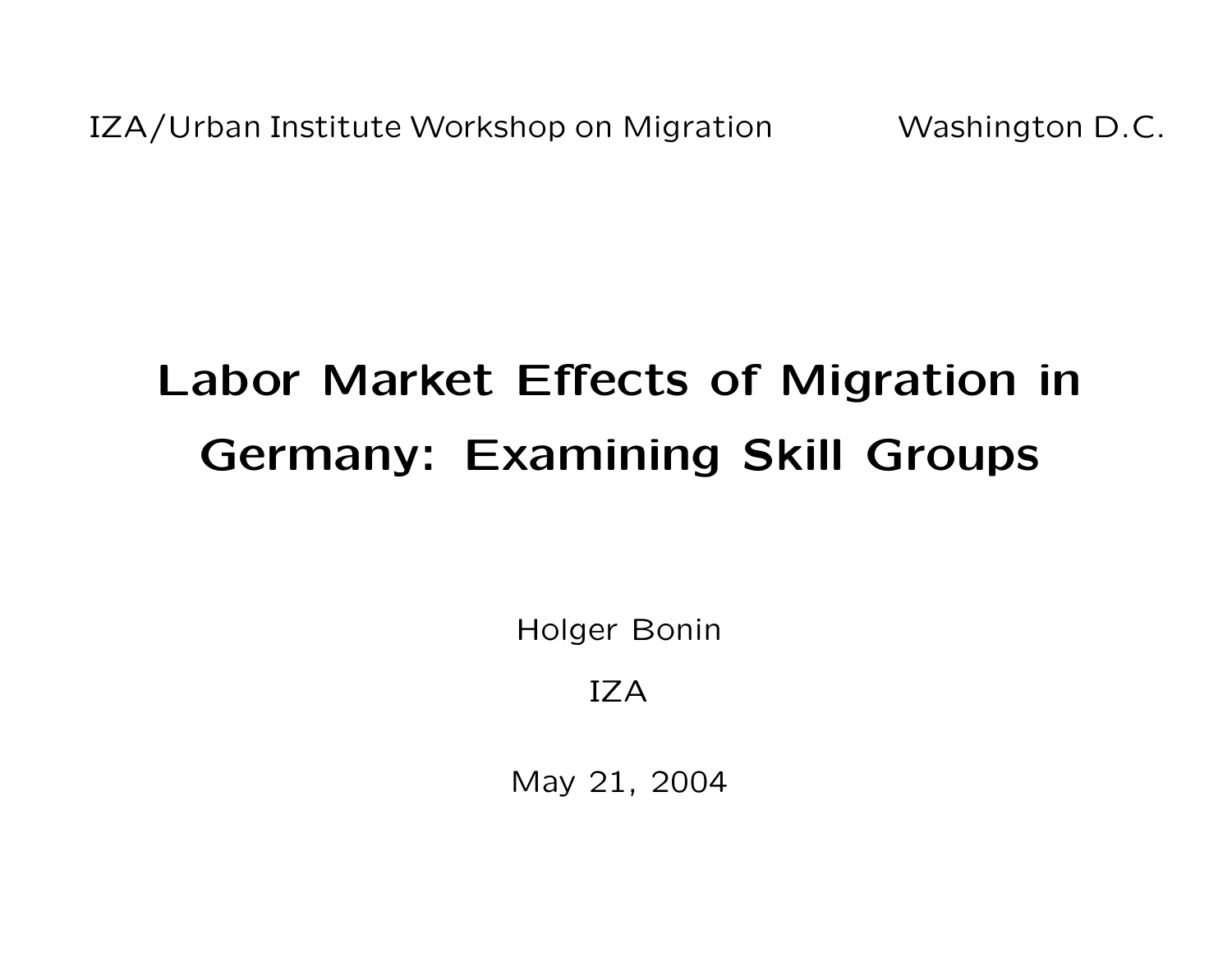# Labor Market Effects of Migration in Germany: Examining Skill Groups

Holger Bonin, IZA

#### Abstract

The paper analyzes the labor market impact of migration by exploiting variation in the labor supply of foreigners across groups of workers with the same level of skills but different work experience. Estimates on the basis of German register data for the period 1975-97 do not confirm the hypothesis that penetration of migrants into skill-experience cells has a significant negative effect on the earnings and employment opportunities of native men. The results indicate that a 10 percent rise of the share of immigrants in the workforce would in general reduce wages by less than one percent and not increase unemployment. Though adverse effects appear stronger for less-qualified and older workers, the evidence altogether contrast that from a parallel study for the United States indicating a consistent and substantial negative impact of an immigrant labor supply shock on native competitors.

Preliminary, do not quote without permission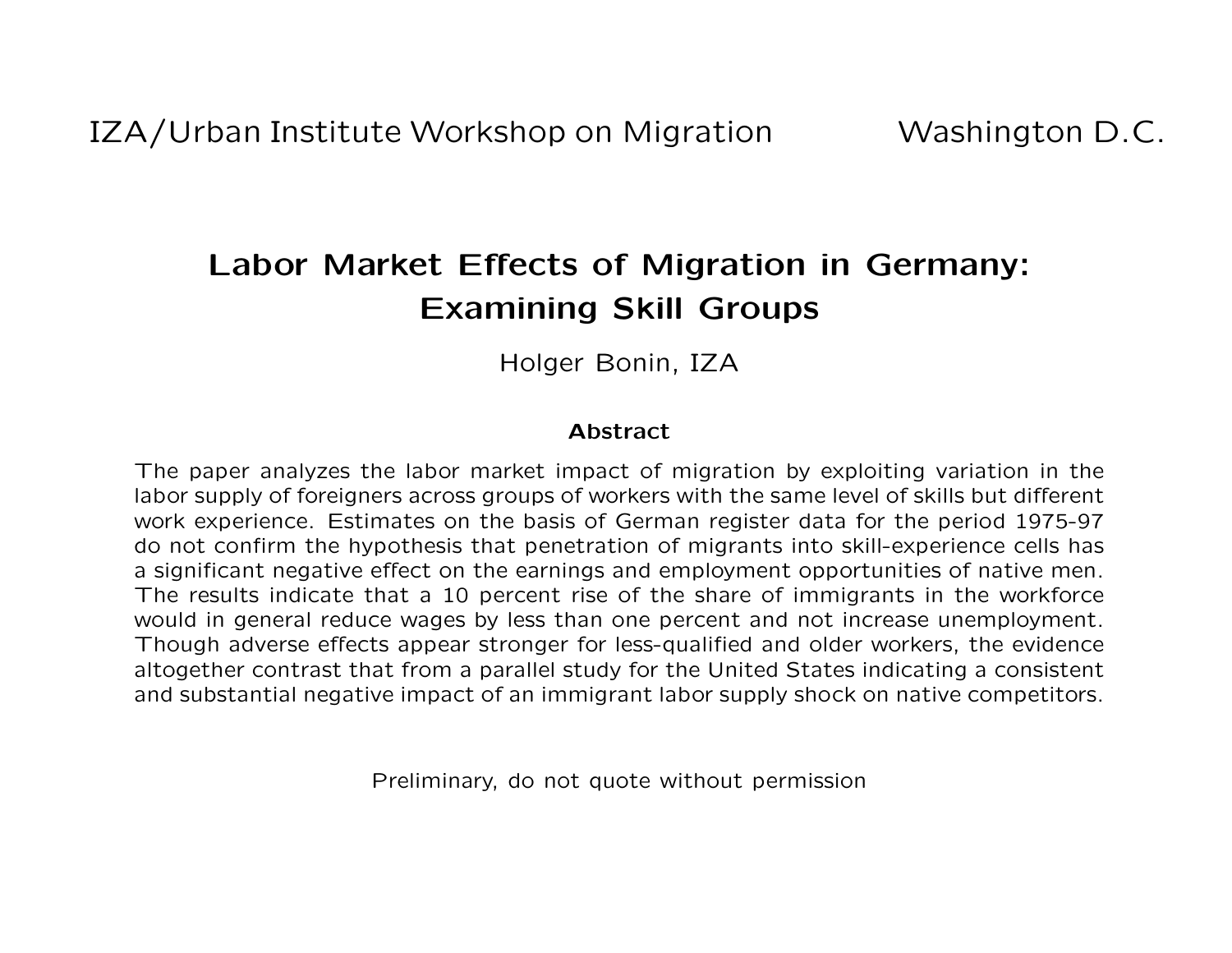#### Motivation

#### Old Debate

What is the impact of immigration on labor market opportunities for natives?

Friedberg and Hunt (JEcPersp, 1995):

"... the effect of immigration on the labor market outcomes of natives is small."

Borjas (QJE, 2003):

"An immigrant influx that increases the supply of workers with particular skills by 10 percent lowers the wage of natives in that group by 3 to 4 percent, ..."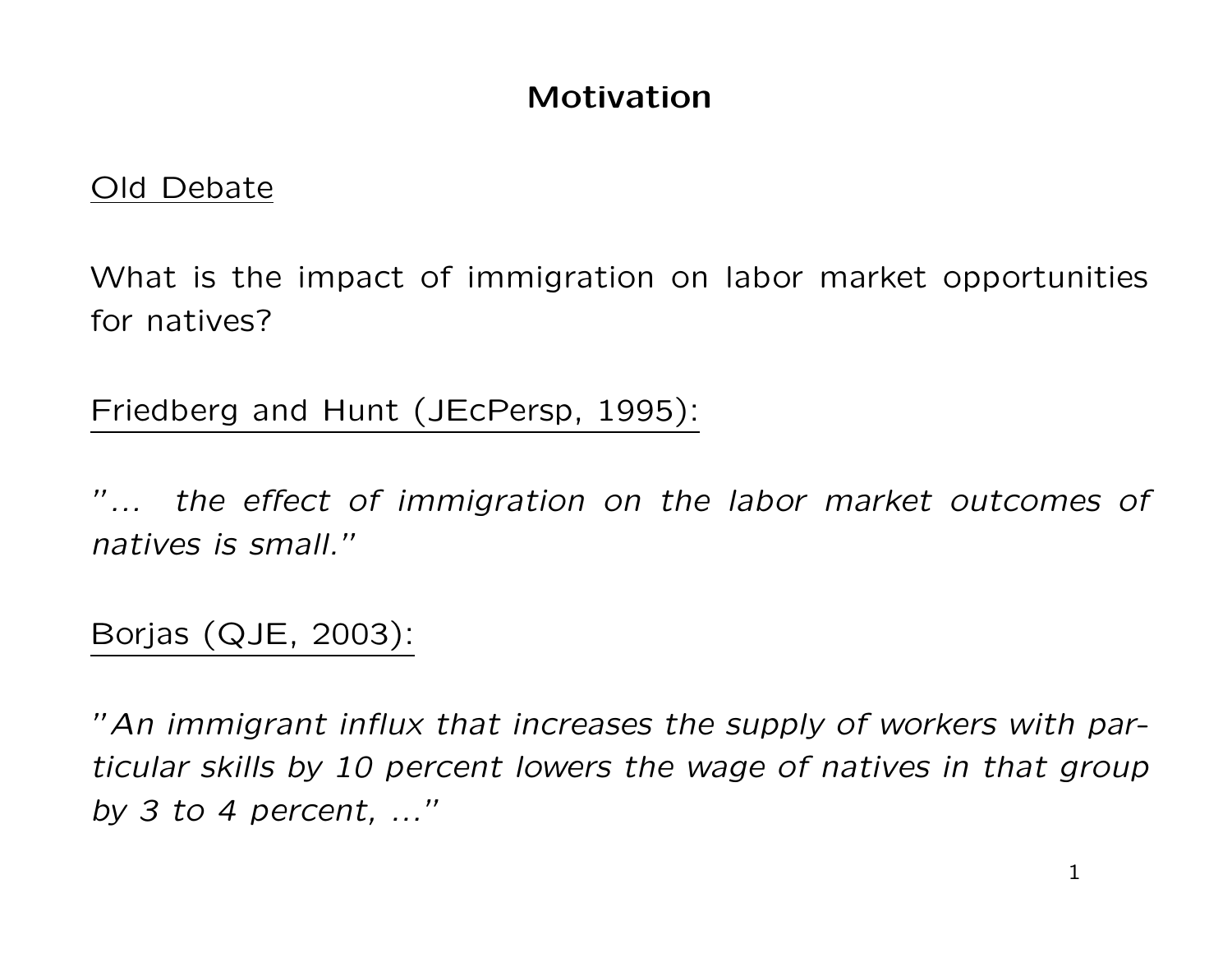#### Immigration and the Labor Market - Borjas' Result

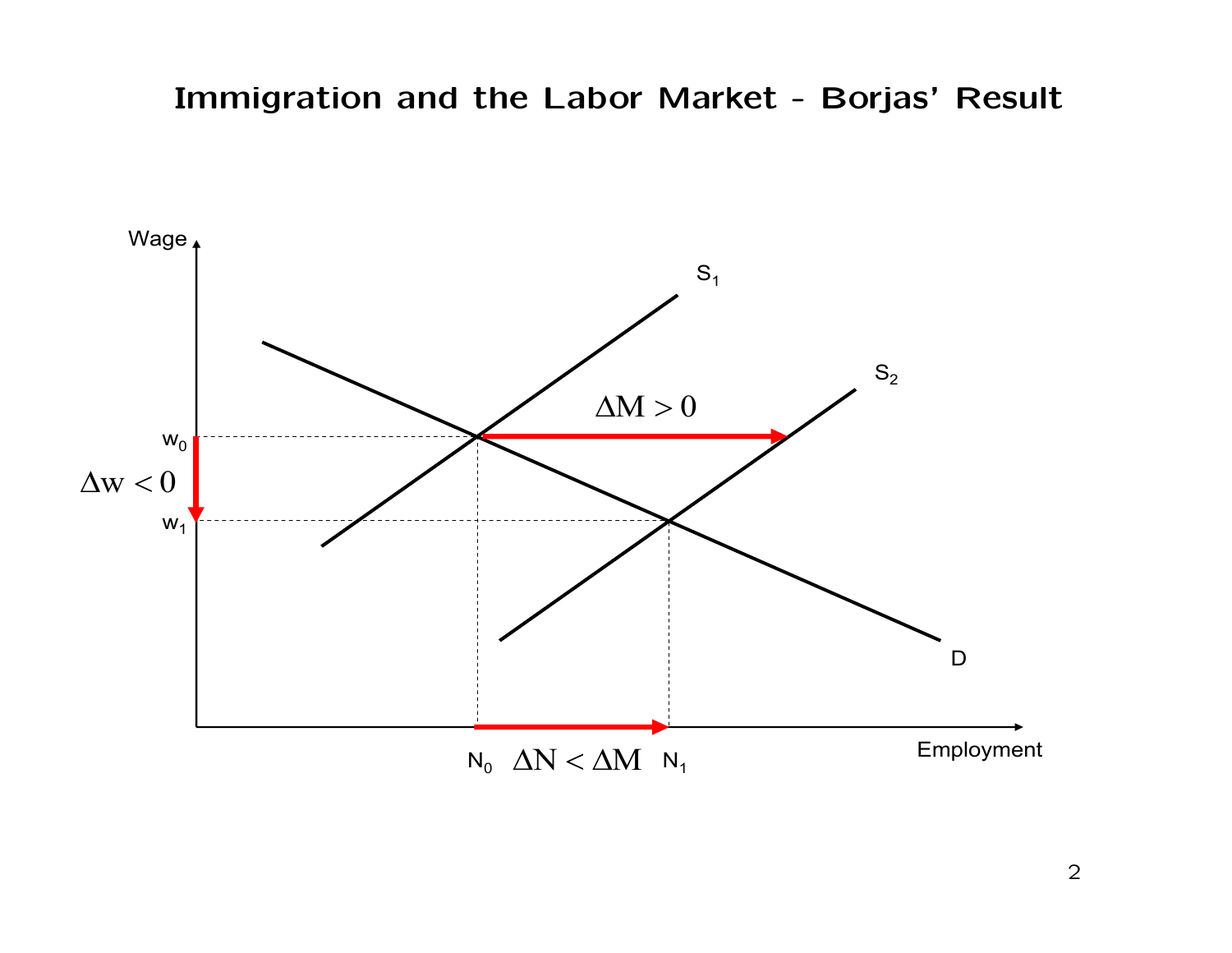#### Immigration and the Labor Market - Common Result

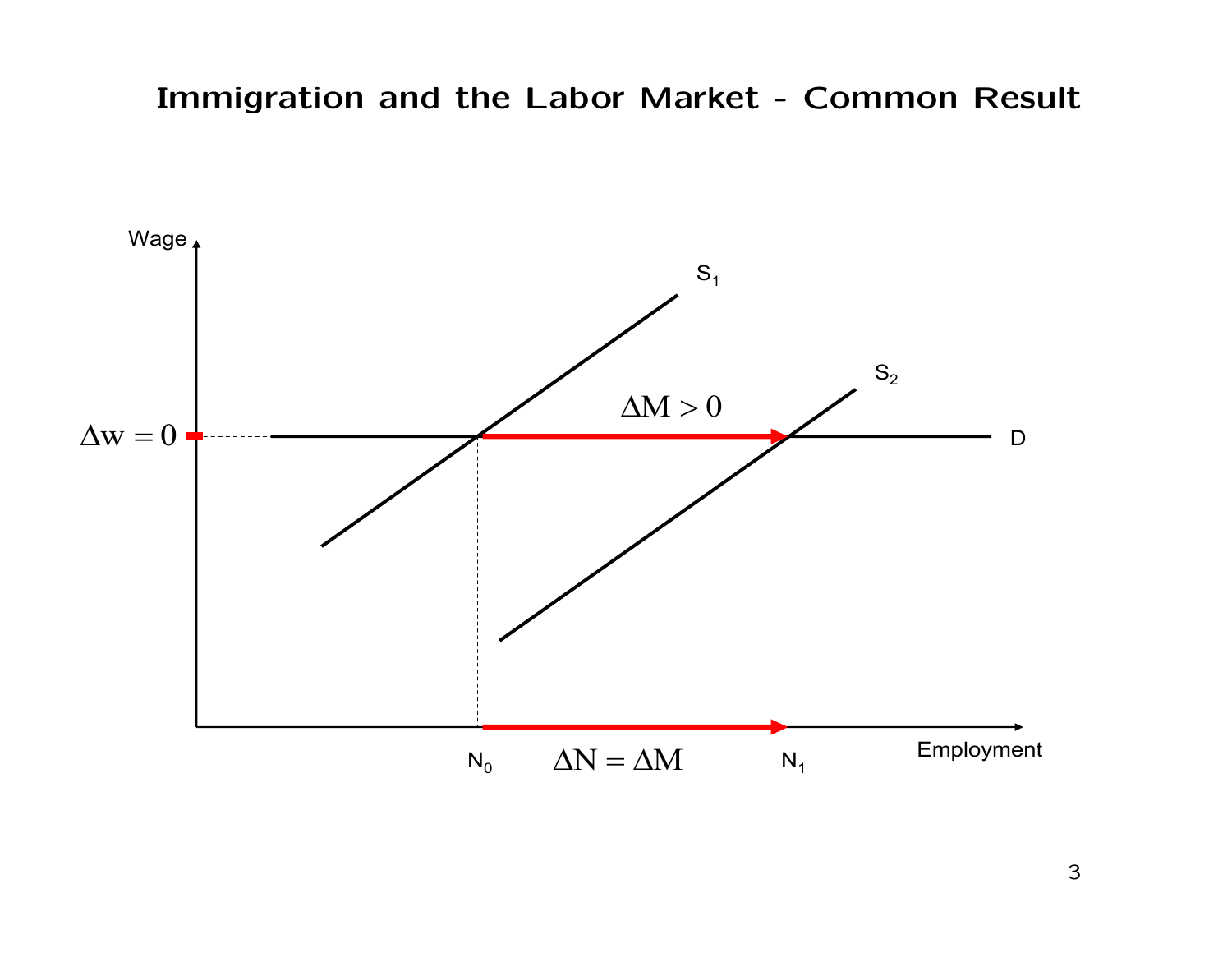# Spatial Approach – Card  $(1990)$  etc.

Assumptions

Native and migrant workers compete in labor markets

- where immigrants penetrate randomly
- that are geographically closed
- $\Rightarrow$  correlation between native wage in a locality and number of immigrants in locality is typically negative but weak

#### Disadvantages

- endogenous regional clustering of migrants
- (out-)flows of native factors may reequilibrate labor market  $\Rightarrow$  immigrant shock does not affect just the locality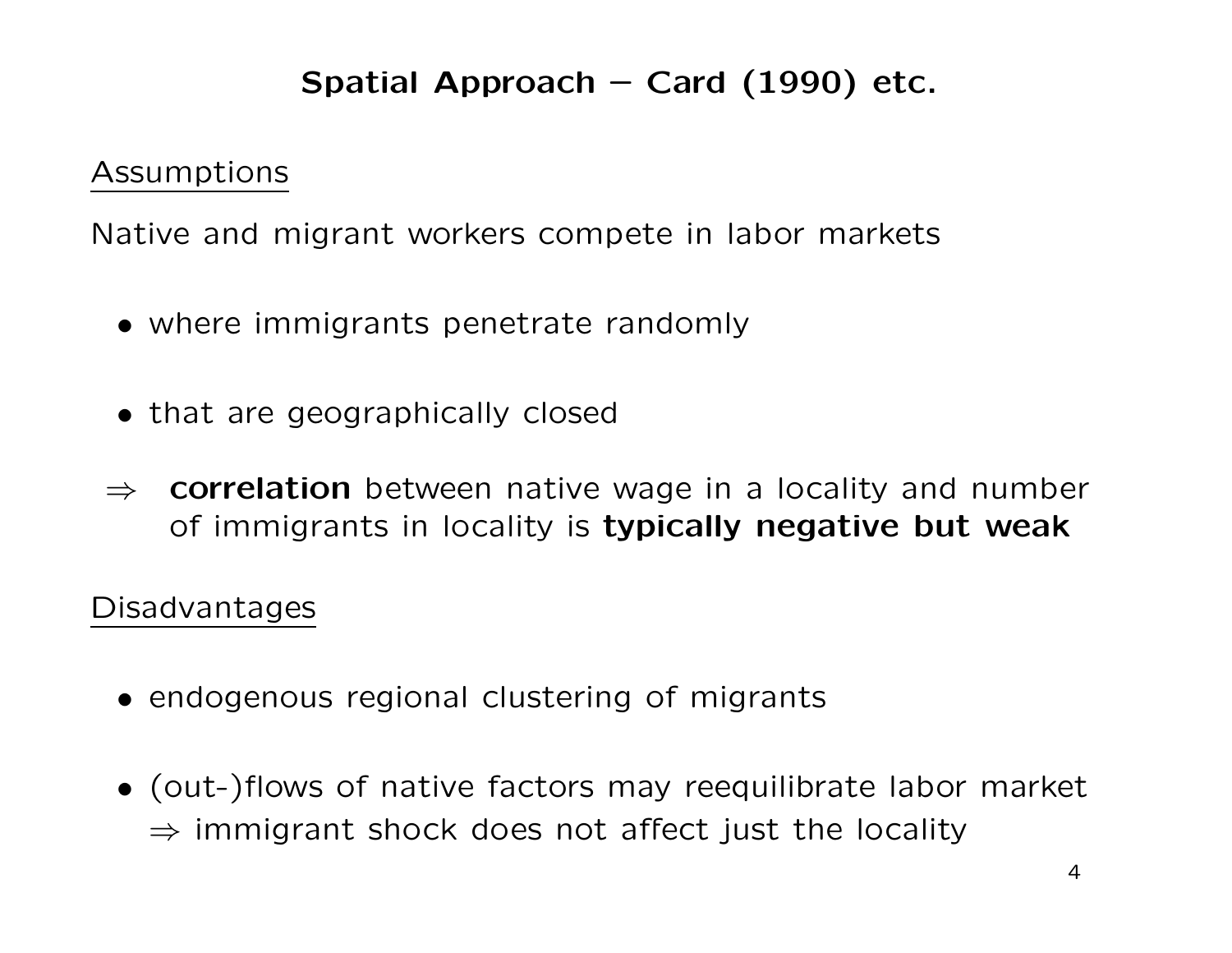# Skill Group Approach

#### Assumptions

Workers with same education but different level of work experience participate

- in a national labor market
- are not perfect substitutes

If immigrants are not evenly balanced across

- schooling groups
- experience groups
- time ⇒ identifying variation

#### Advantage

Size of native workforce in each skill group comparatively fixed

⇒ Native flows do not contaminate results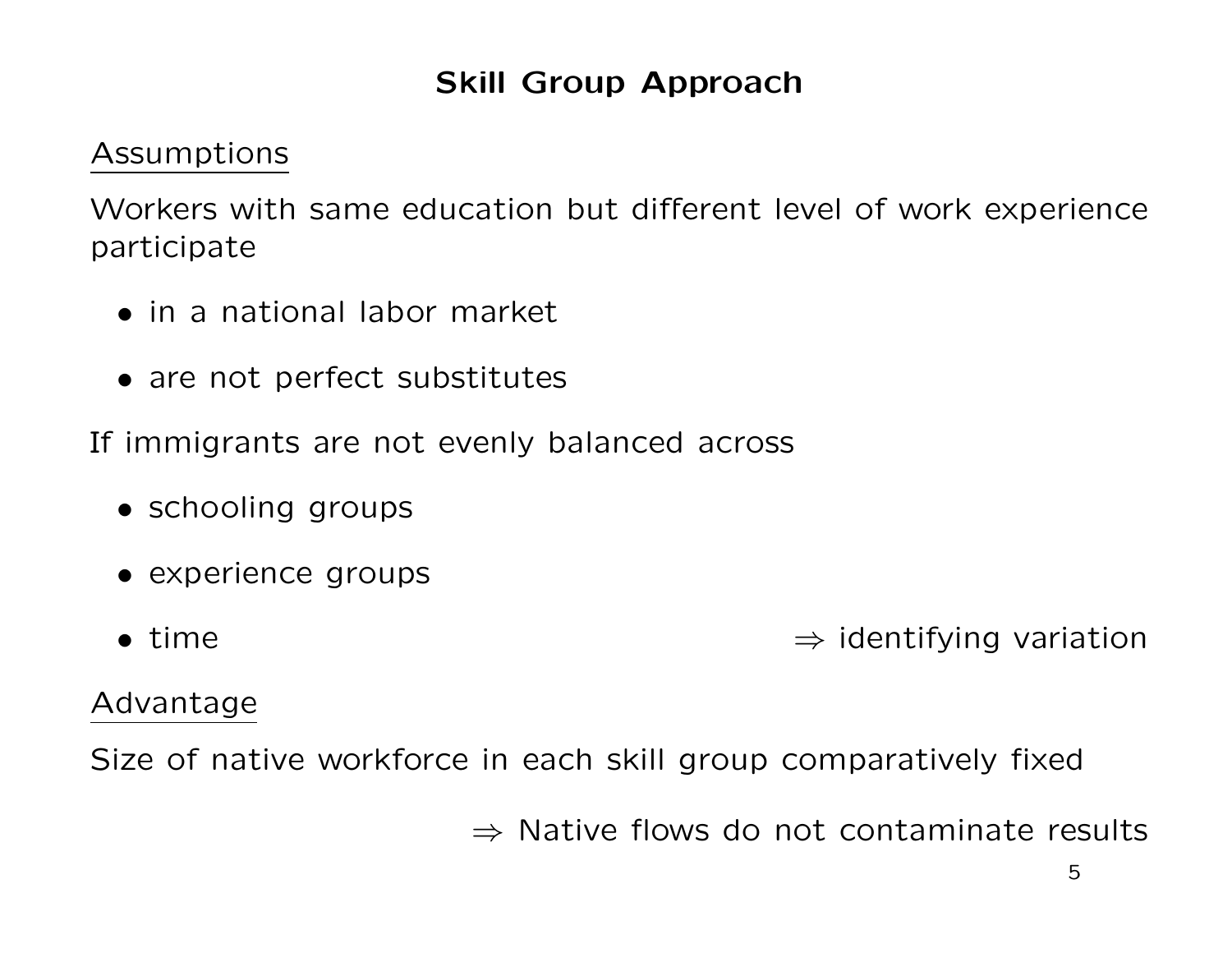# This Study ...

replicates the skill group approach proposed by Borjas (2003) using register data for West Germany covering 1975-1997

#### Findings

- evidence for adverse impact of migrant supply shock on labor market opportunities for natives remains inconclusive
- largest significant estimates indiciate
	- 0.2 elasticity of native wages
	- 0.1 semi-elasticity of native unemployment rate (post-unification effect)
- heterogenous effects along the skill-experience-time dimensions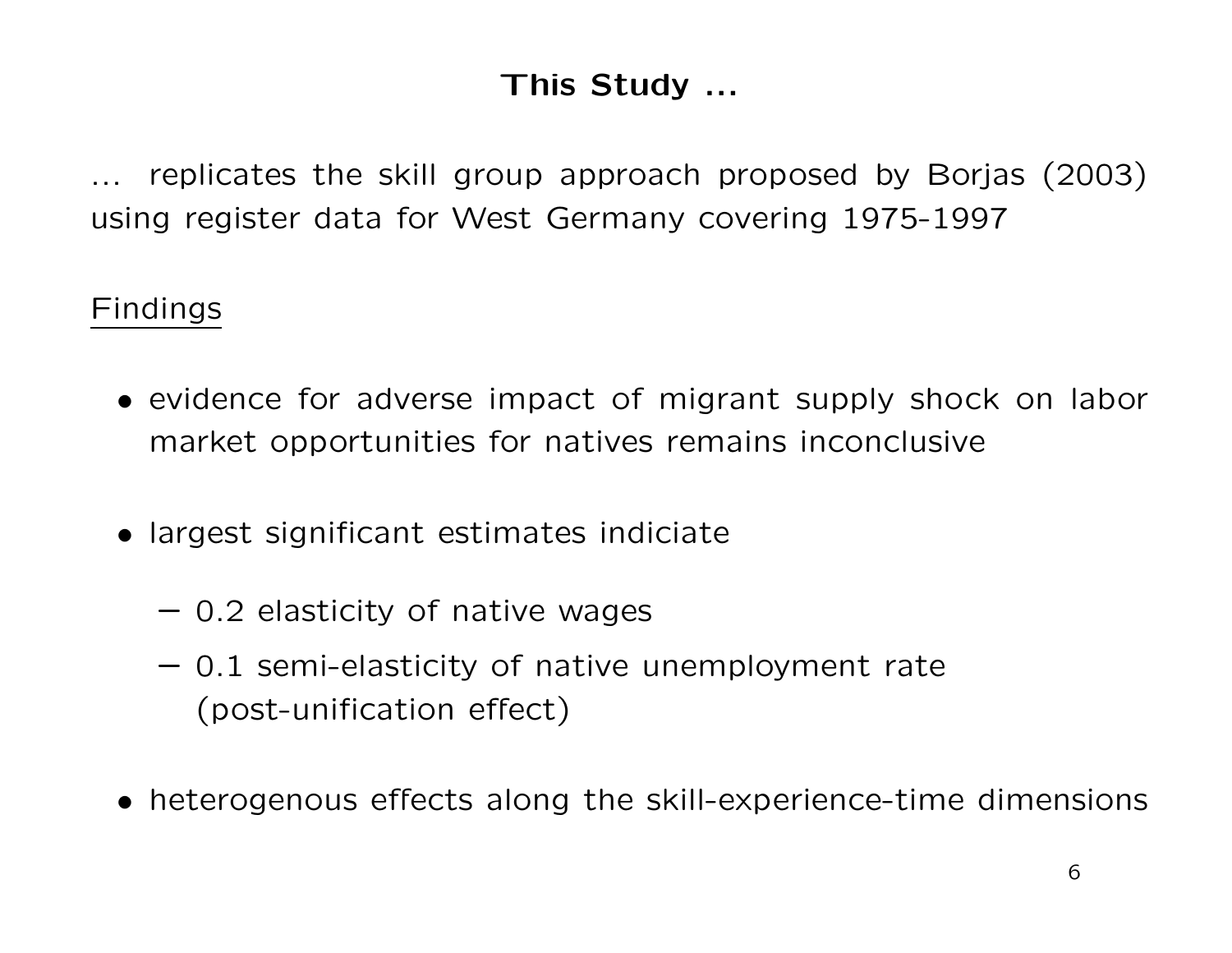# Net Migration of Foreigners to Germany 1975-1997

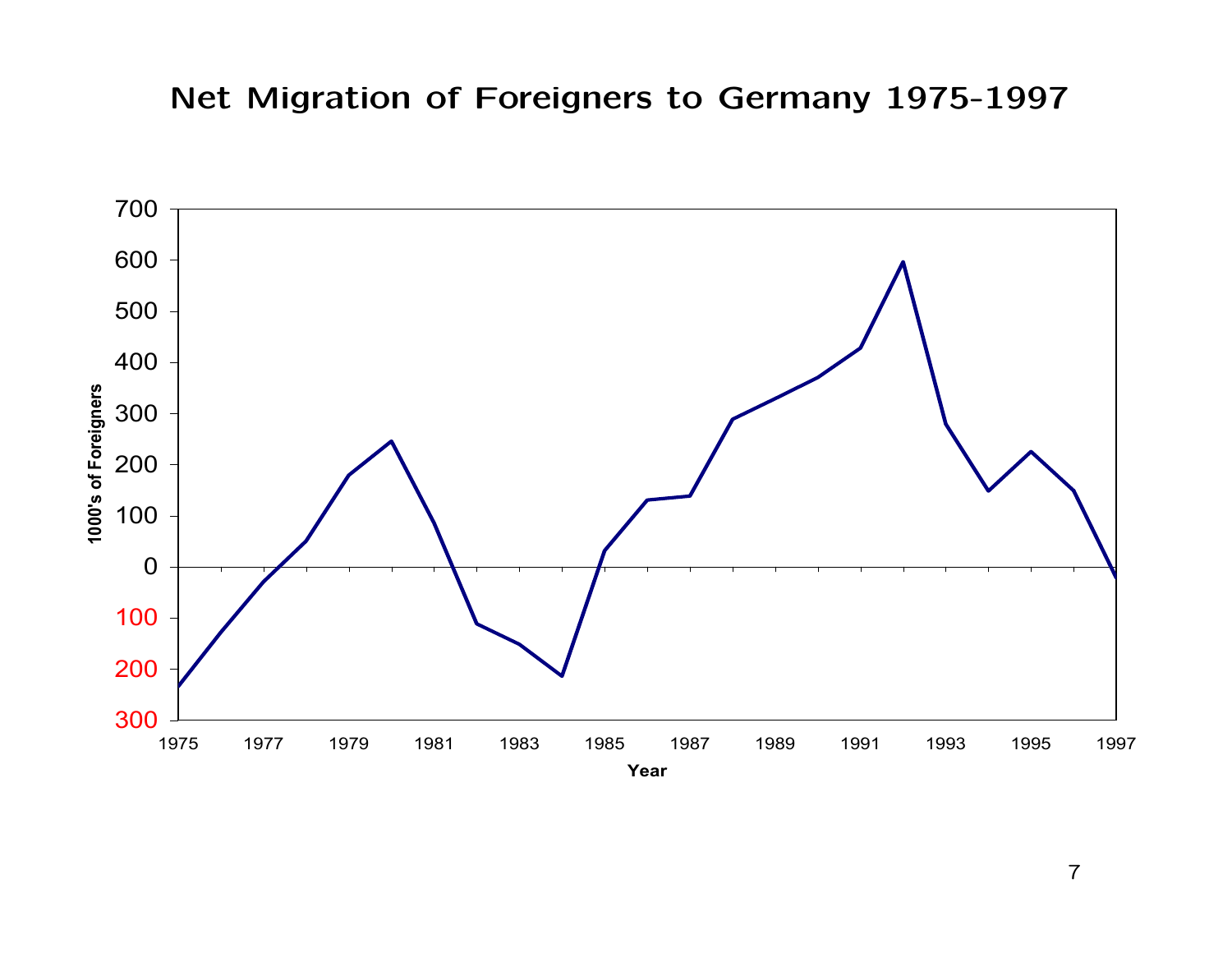# Population Share of Immigrants

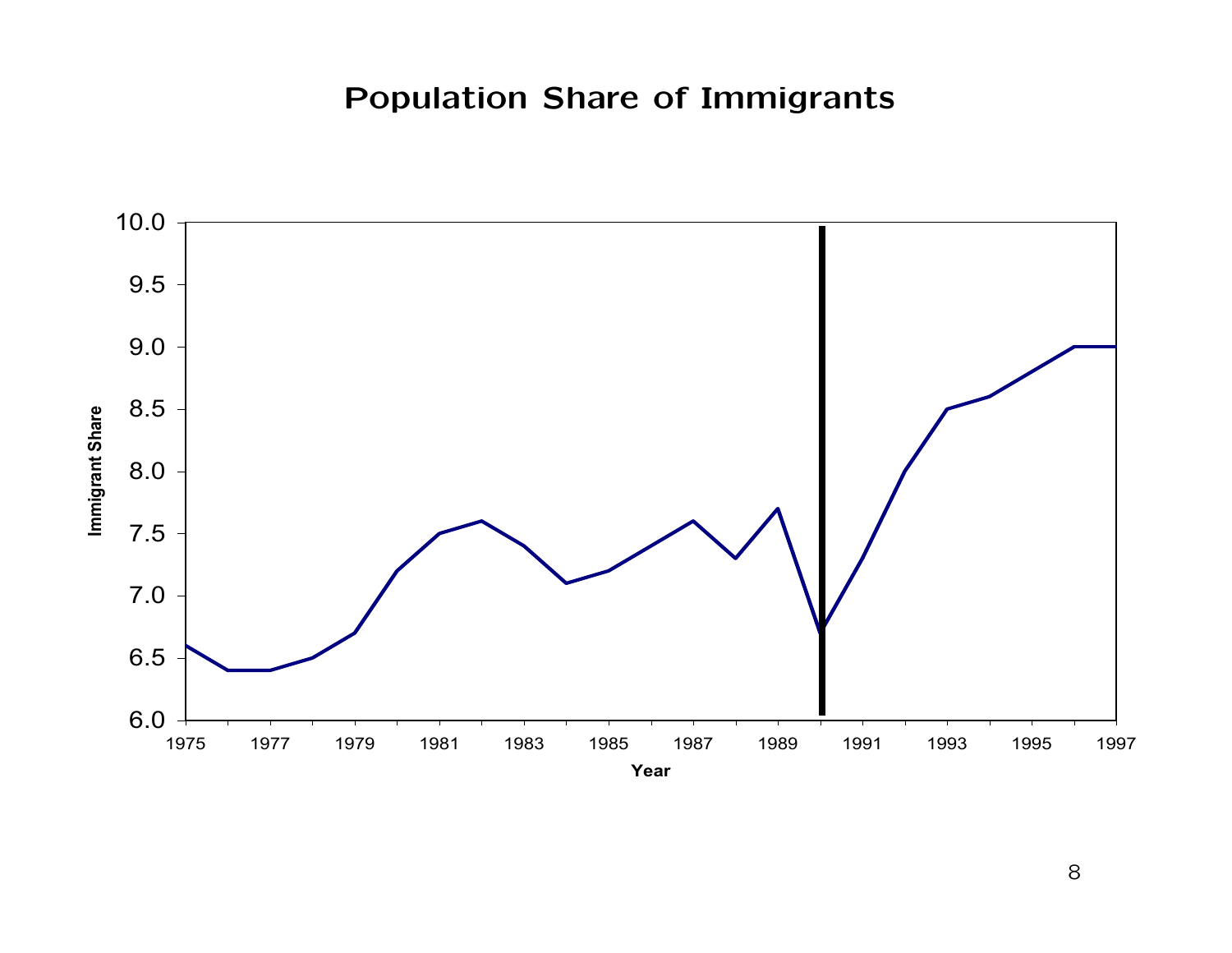#### Data

# Regional File of IAB-Employment Sample (IABS-R)

- one percent sample of employed or unemployed population drawn social insurance registers
- event history for period 1975-1997
- covers all indviduals insureded at least once during the period
- exludes self-employed and civil servants
- representative for both native and foreign population
- information on gross earnings, employment status, age, completed education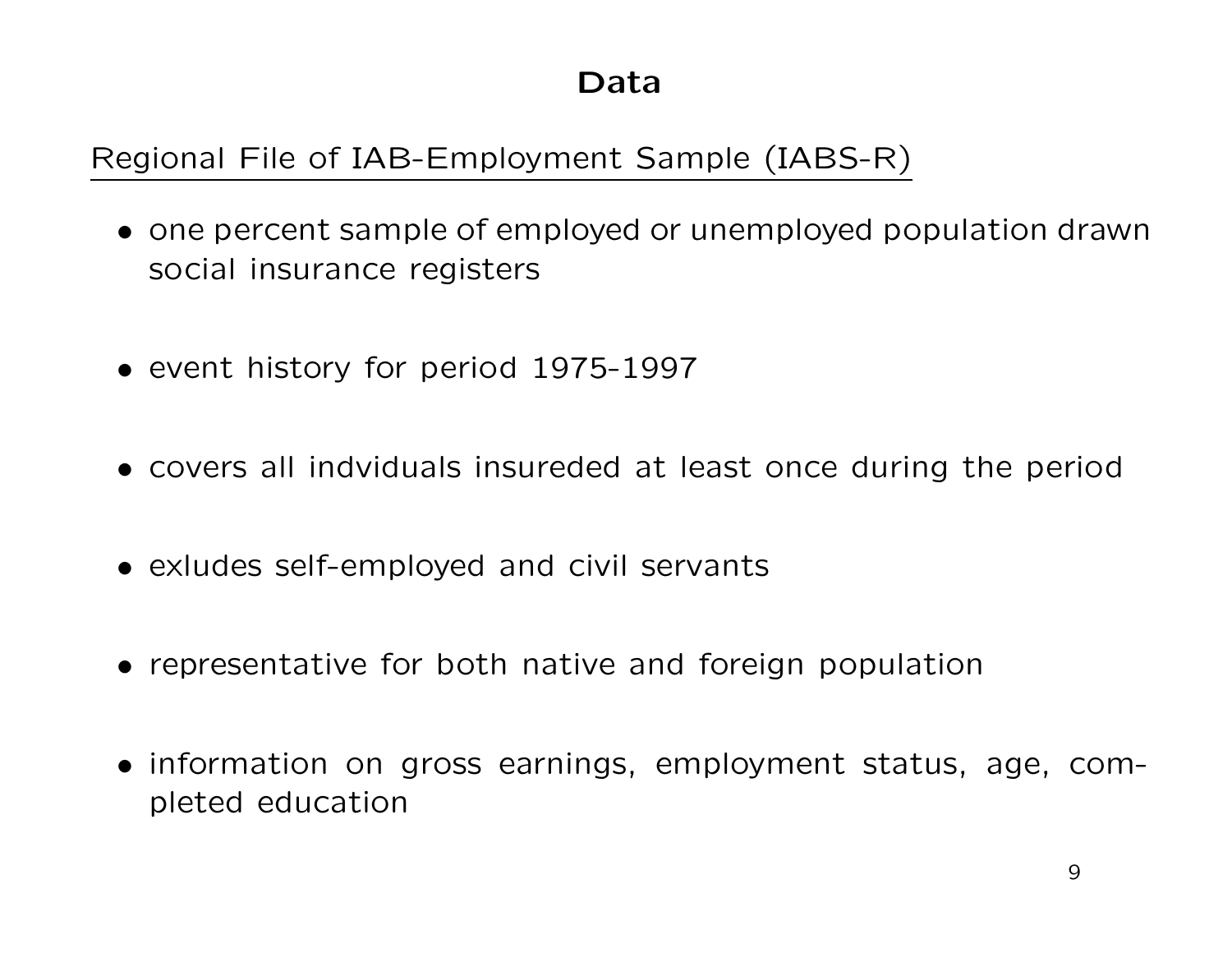# Data Problems

#### Fundamental issues:

- Migrants identified by nationality, not by entry to Germany
- Participation identified by employment or receiving UI benefits

#### Less fundamental issues:

- Left-censoring of very low earnings in minor jobs  $(\Rightarrow$  probably different segment of the labor market)
- Right-censoring of wages ( $\Rightarrow$  bias as natives are better skilled?)
- education missing for  $\sim$  15% of sample, possibily mis-recording, perhaps not at random
- unemployment records suffer from under-recording, but probably at random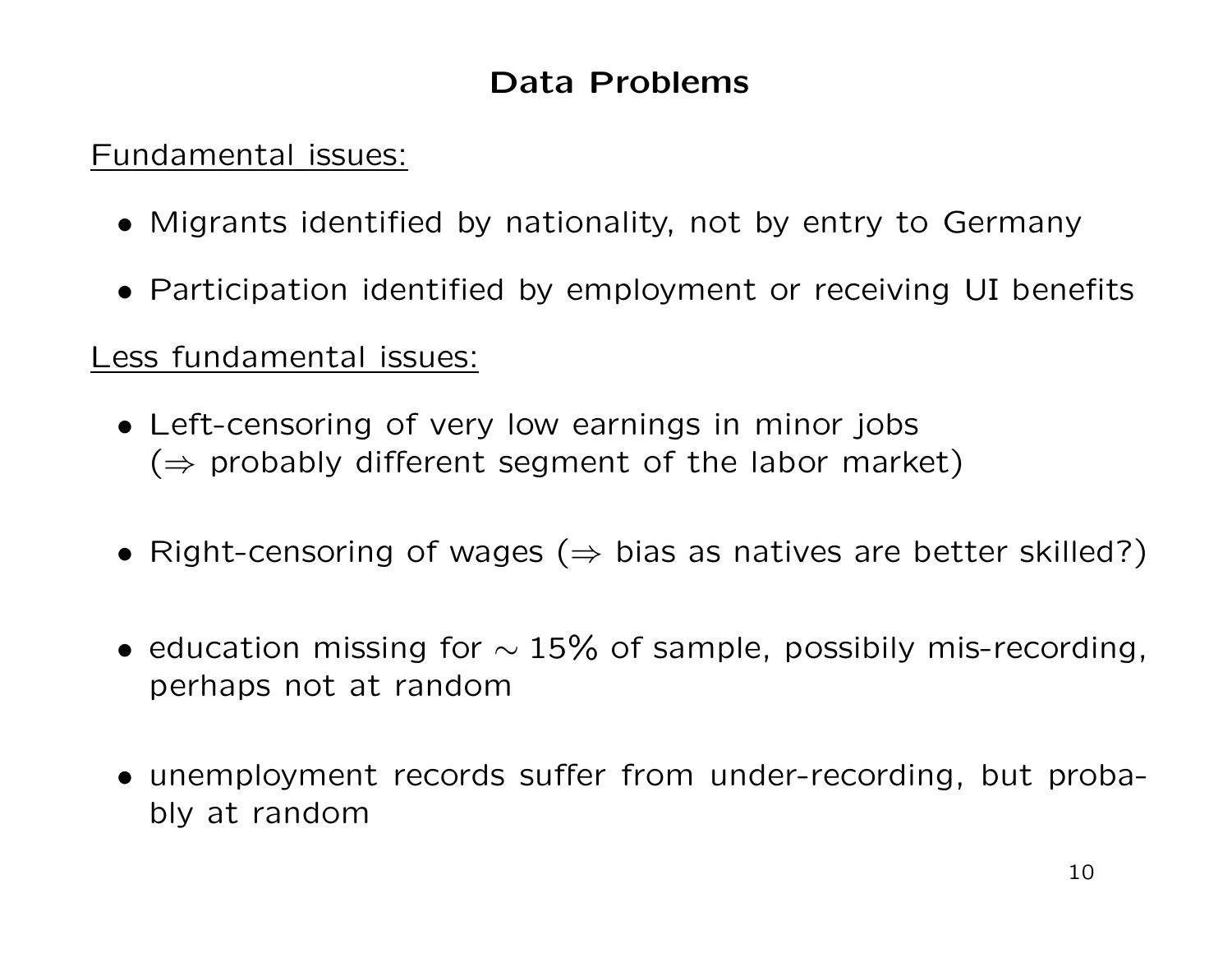# Sample and Definitions

Men with at most 35 years of labor market experience:

|          | Maximum<br>Age Observed                    |
|----------|--------------------------------------------|
| 16       | 51<br>54                                   |
| 21<br>74 | 56<br>59                                   |
|          | Assumed Age at<br>Labor Market Entry<br>19 |

Experience groups:  $1-5$  years,  $\cdots$ , 31-35 years

Wages: log gross earnings per day, evaluated at Sep 1

- Imputed wages: (1) tobit wage regression using age, education, occupation, sector, job type variables
	- (2) Random draws from conditional truncated distribution for censored individuals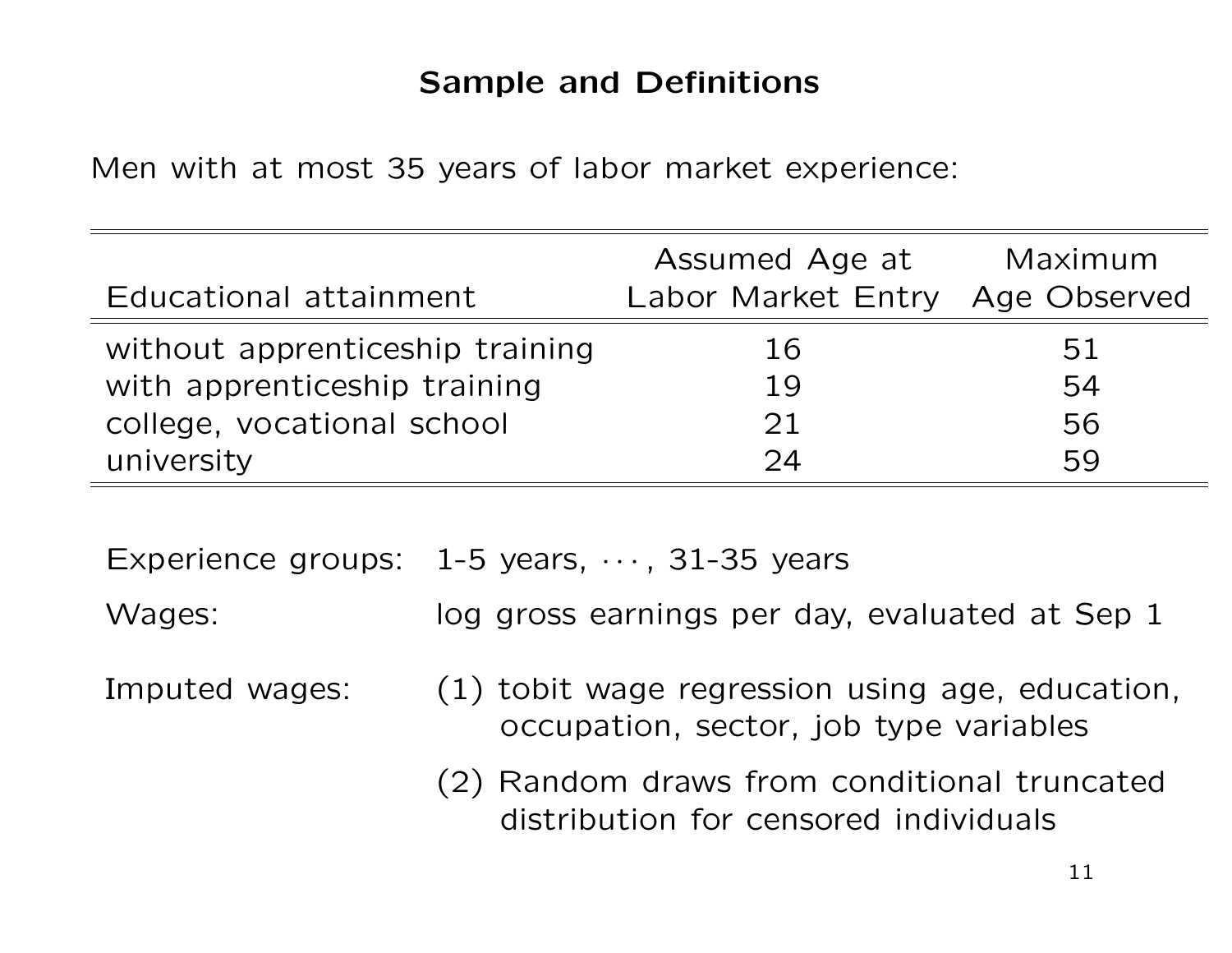#### Definitions

- $M_{ijt}$  Numer of migrants who are
- $N_{ijt}$  Numer of natives who are

in skill group  $i = 1, \cdots, 4$ in experience group  $j = 1, \cdots, 7$ observed in year  $t = 75, \cdots, 97$ 

- $N_{ijt}^e$  Number of native wage recipients in (i,j,t)-cell
- $N_{ijt}^{u}$  Number of native benefit recipients in (i,j,t)-cell
- ⇒ Unemployment rate

$$
\mu_{ijt} = \frac{N_{ijt}^u}{N_{ijt}^u + N_{ijt}^e}
$$

 $\Rightarrow$  Migrant supply shock

$$
p_{ijt} = \frac{M_{ijt}}{N_{ijt} + M_{ijt}}
$$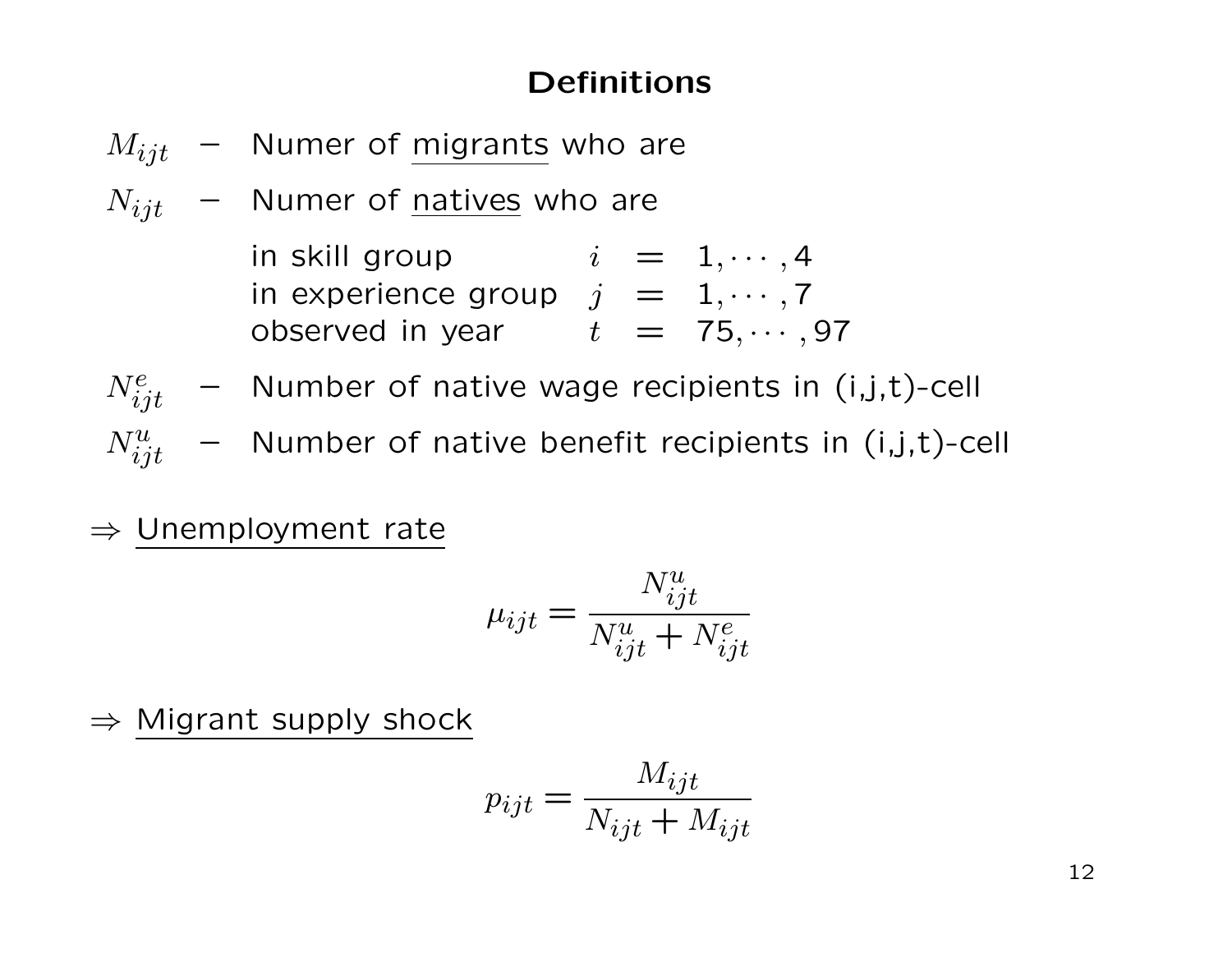# Summary Statistics

|                                                           |                |                 | Period         |                 |                |
|-----------------------------------------------------------|----------------|-----------------|----------------|-----------------|----------------|
|                                                           | 75-79          | 80-84           | 85-89          | $90 - 97$       | 75-97          |
| log wages                                                 | 4.87<br>(.291) | 4.93<br>(.306)  | 5.00<br>(.336) | 5.09<br>(.330)  | 4.99<br>(.330) |
| imputed log wages                                         | 4.89<br>(.317) | 4.95<br>(.332)  | 5.03<br>(.373) | 5.11<br>(.369)  | 5.01<br>(.363) |
| unemployment rate                                         |                | 4.2             | 4.7            | 4.9             | 4.6            |
| Average skills                                            |                |                 |                |                 |                |
| Migrants<br><b>Natives</b>                                | 1.416<br>1.874 | 1.452<br>1.915  | 1.505<br>1.967 | 1.562<br>2.041  | 1.497<br>1.965 |
| Average age                                               |                |                 |                |                 |                |
| Migrants<br><b>Natives</b>                                | 34.8<br>36.3   | 36.4<br>37.2    | 38.1<br>37.8   | 37.3<br>38.4    | 36.7<br>37.6   |
| Workforce                                                 |                |                 |                |                 |                |
| Annual growth from Migrants<br>Annual growth from Natives | 2.08<br>3.40   | $-4.18$<br>0.72 | 0.80<br>1.29   | 1.51<br>$-1.32$ | 0.54<br>0.78   |
| N (average per year)                                      | 89 500         | 96 300          | 99 800         | 103 800         | 98 200         |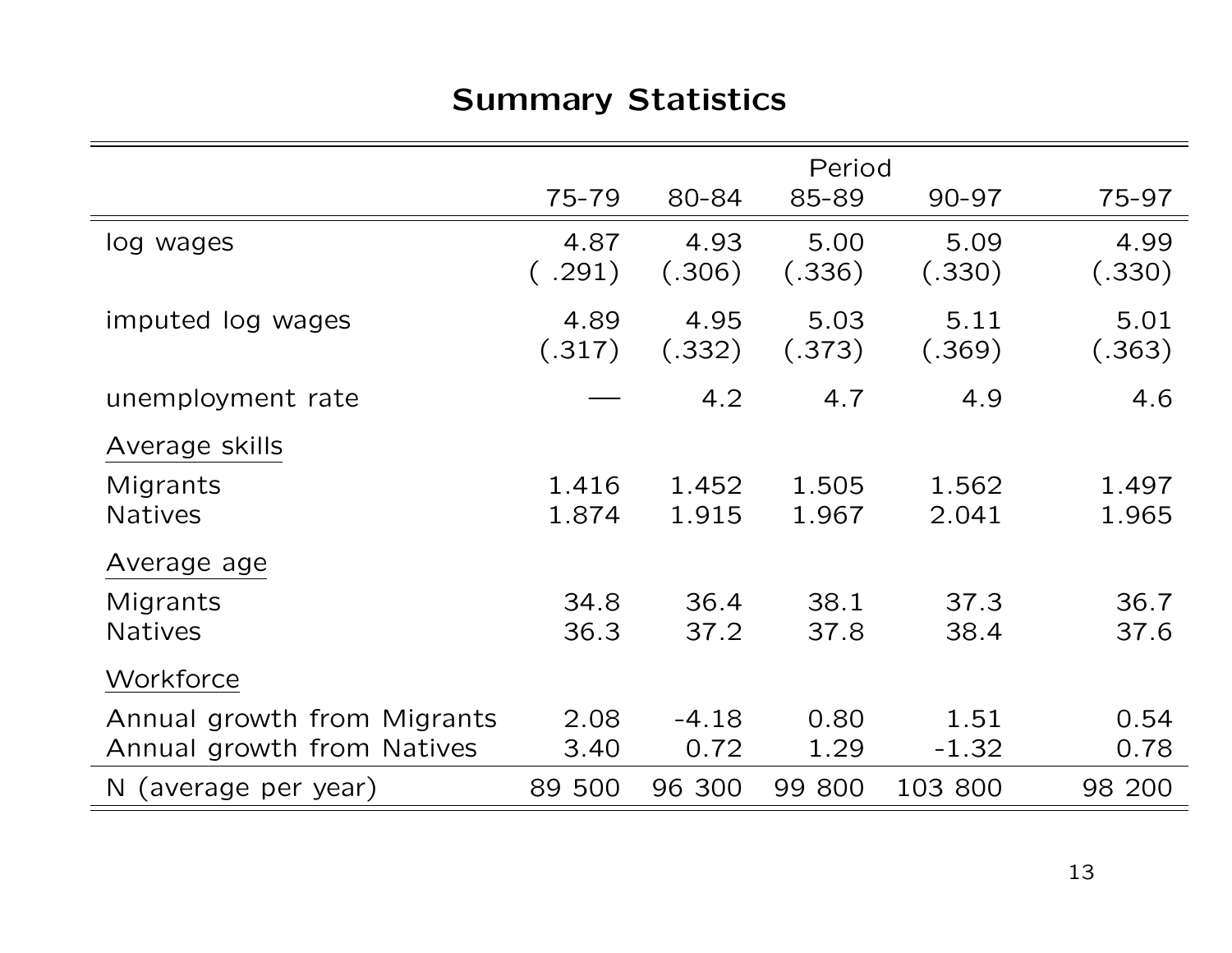

 $p_{ijt}$  – Migrant Share in Workforce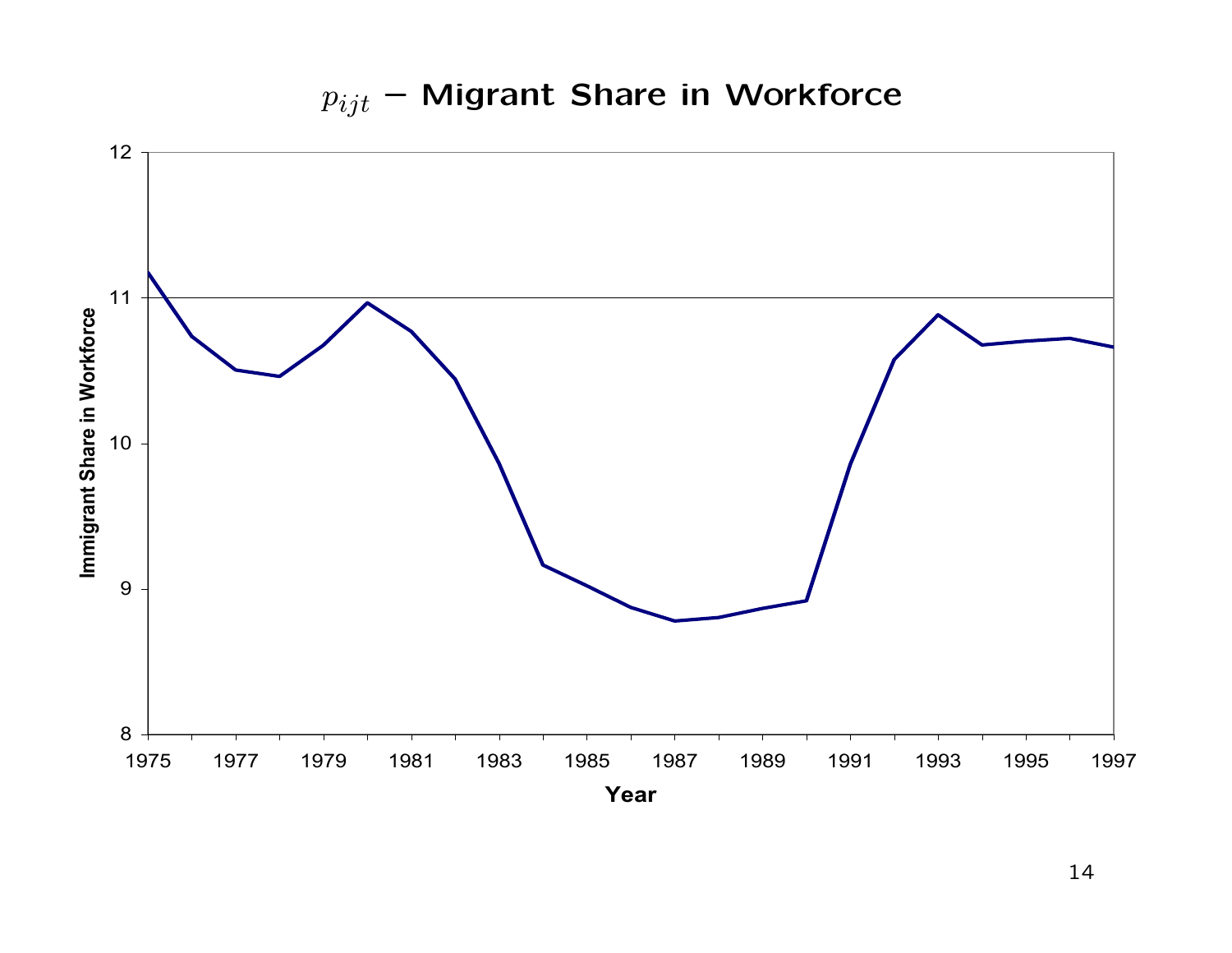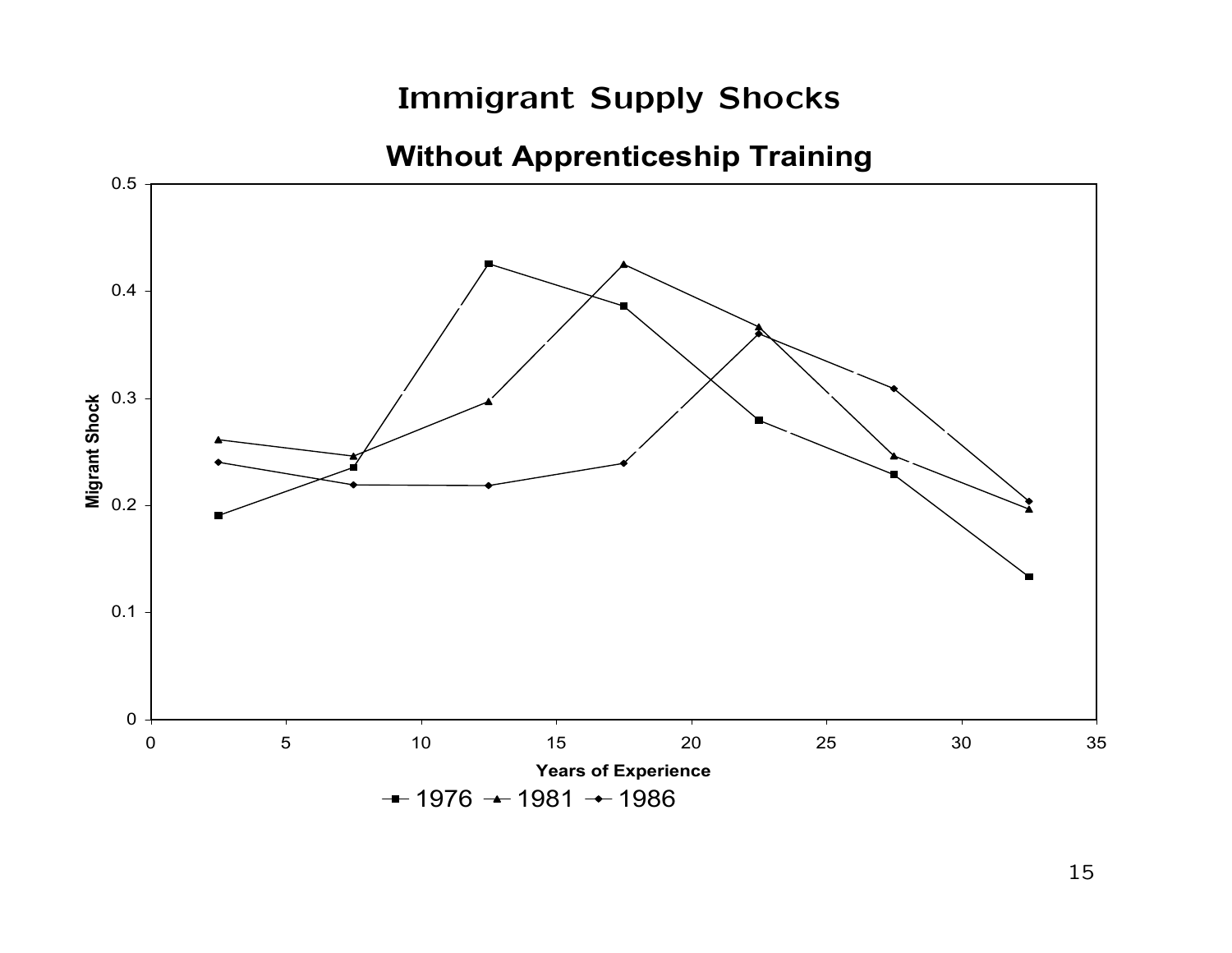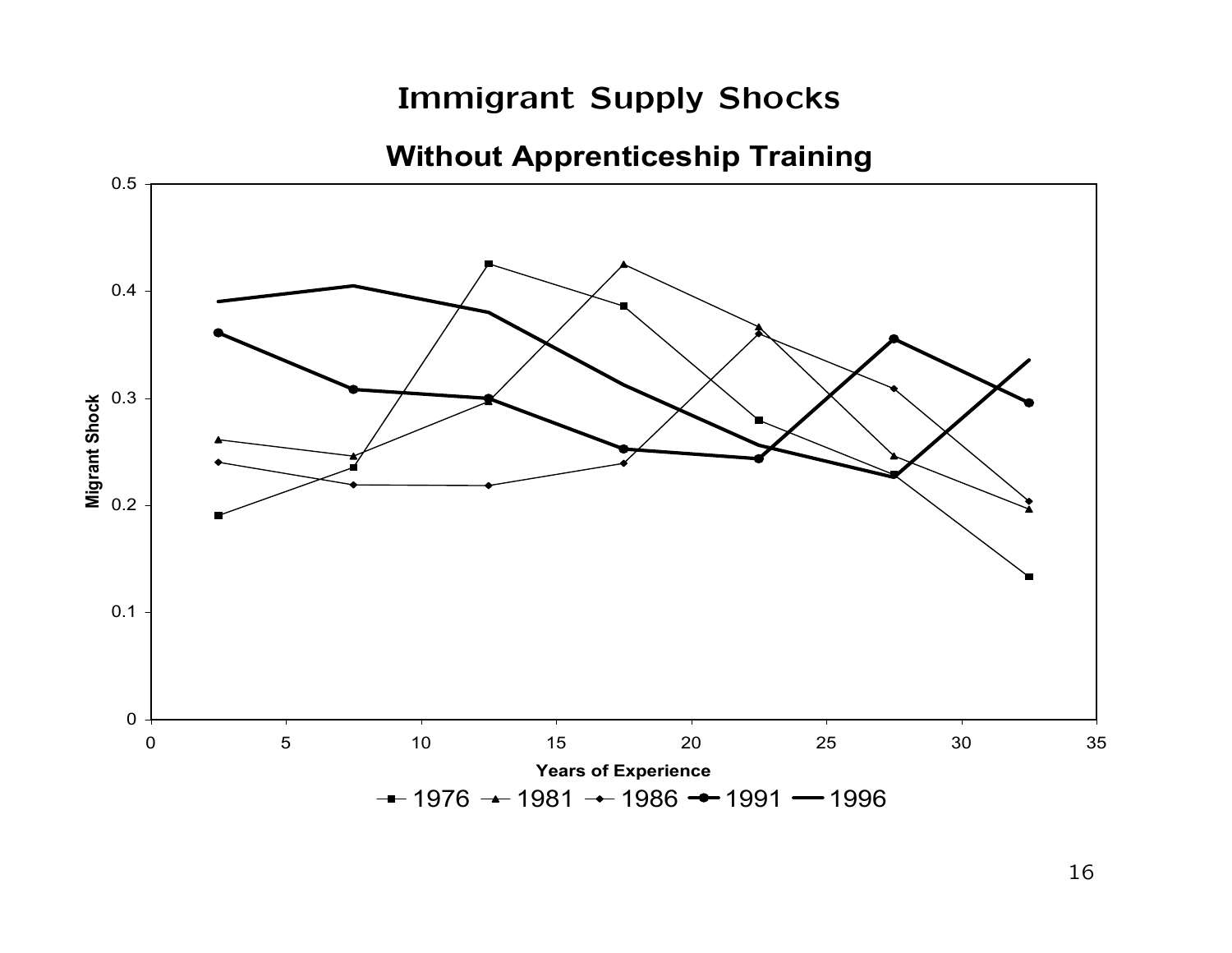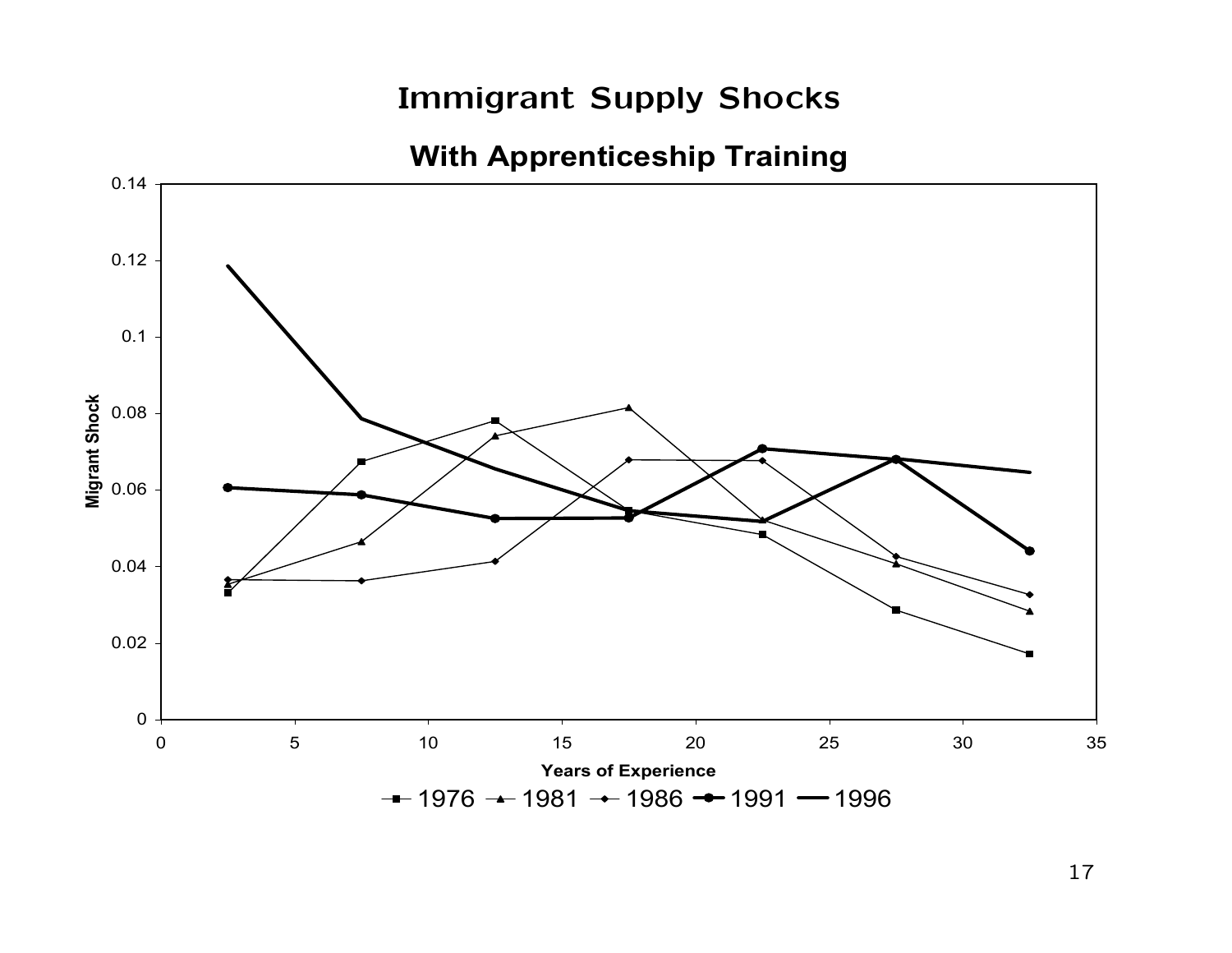**Vocational College**

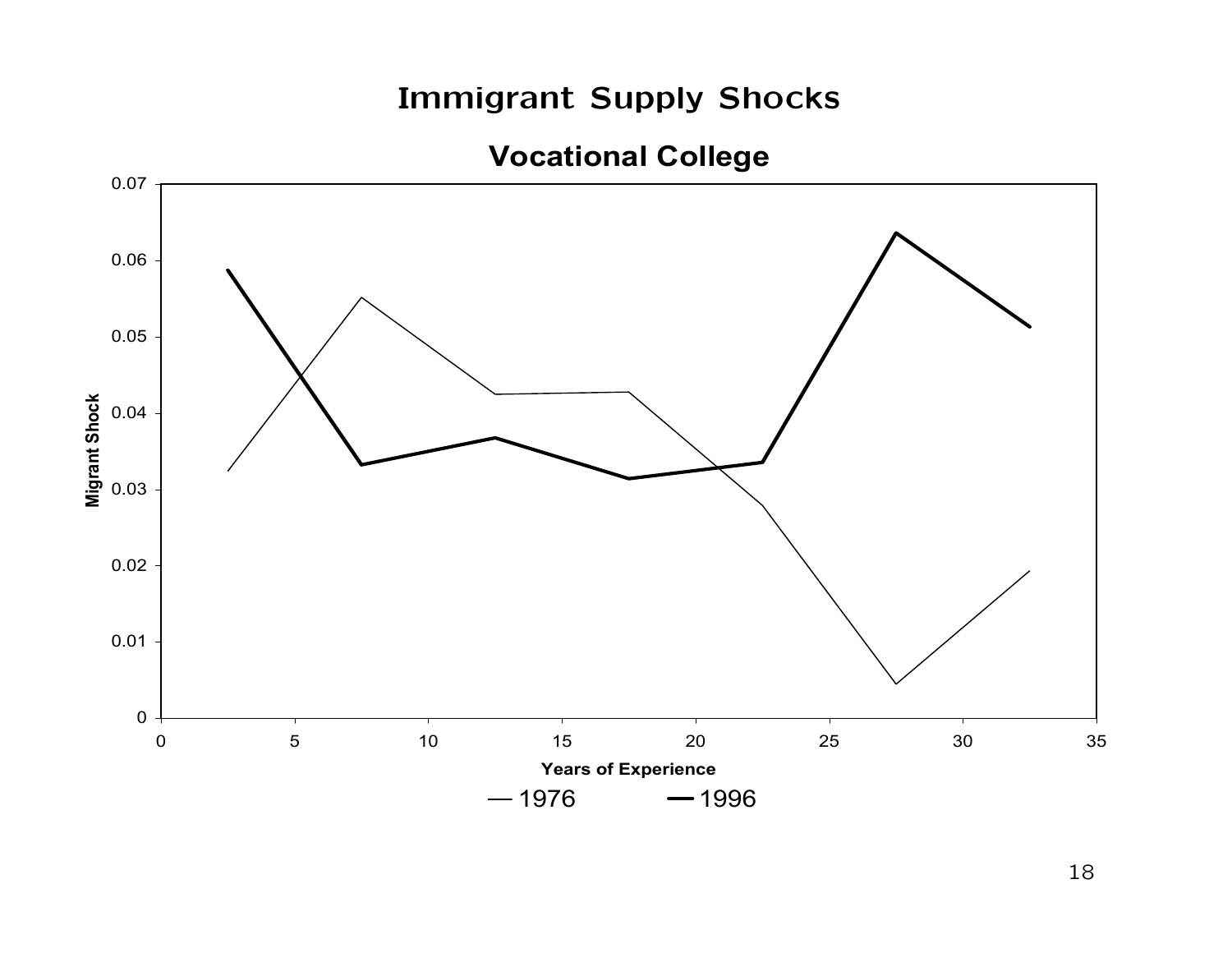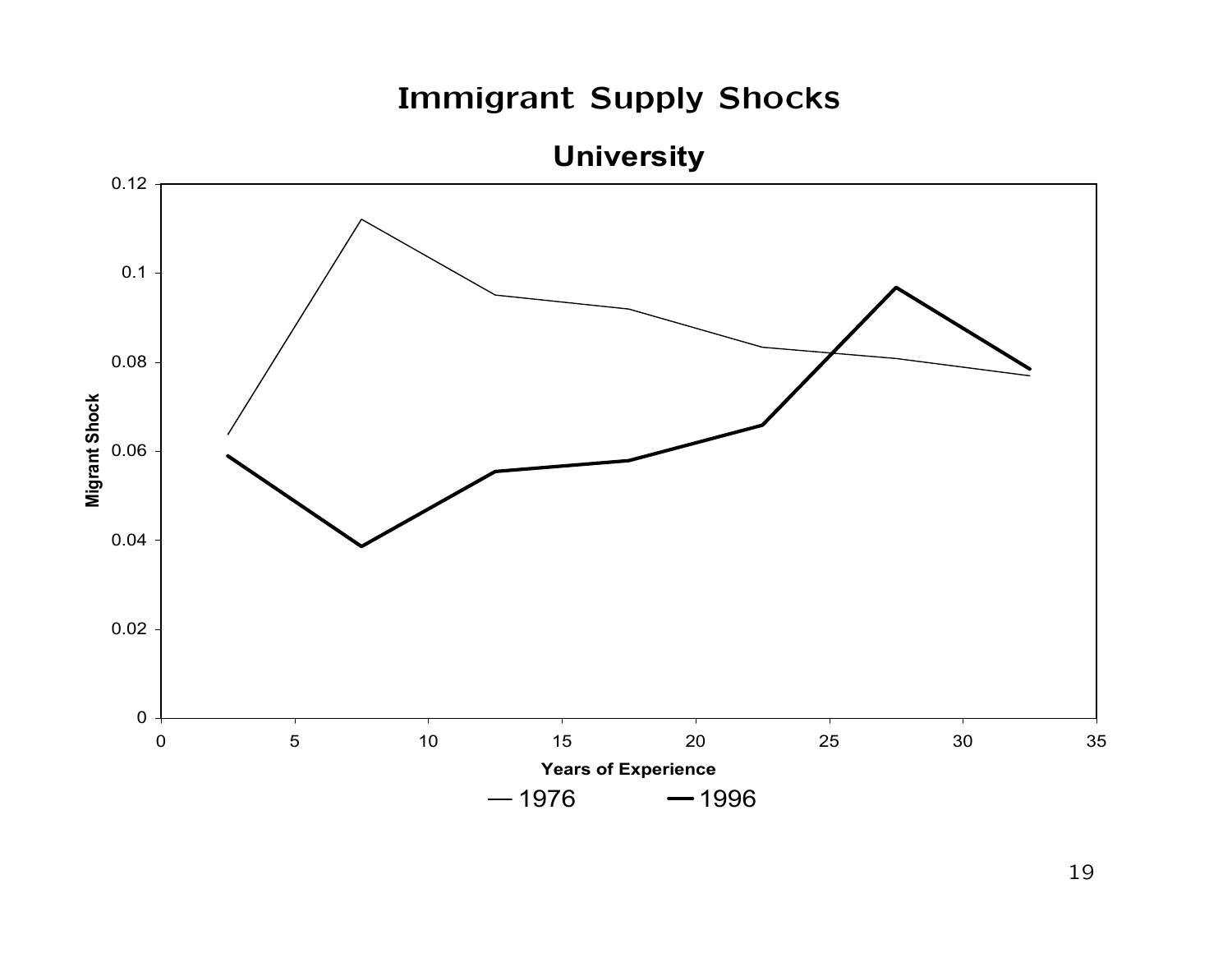#### Earnings Profiles by Skill Group

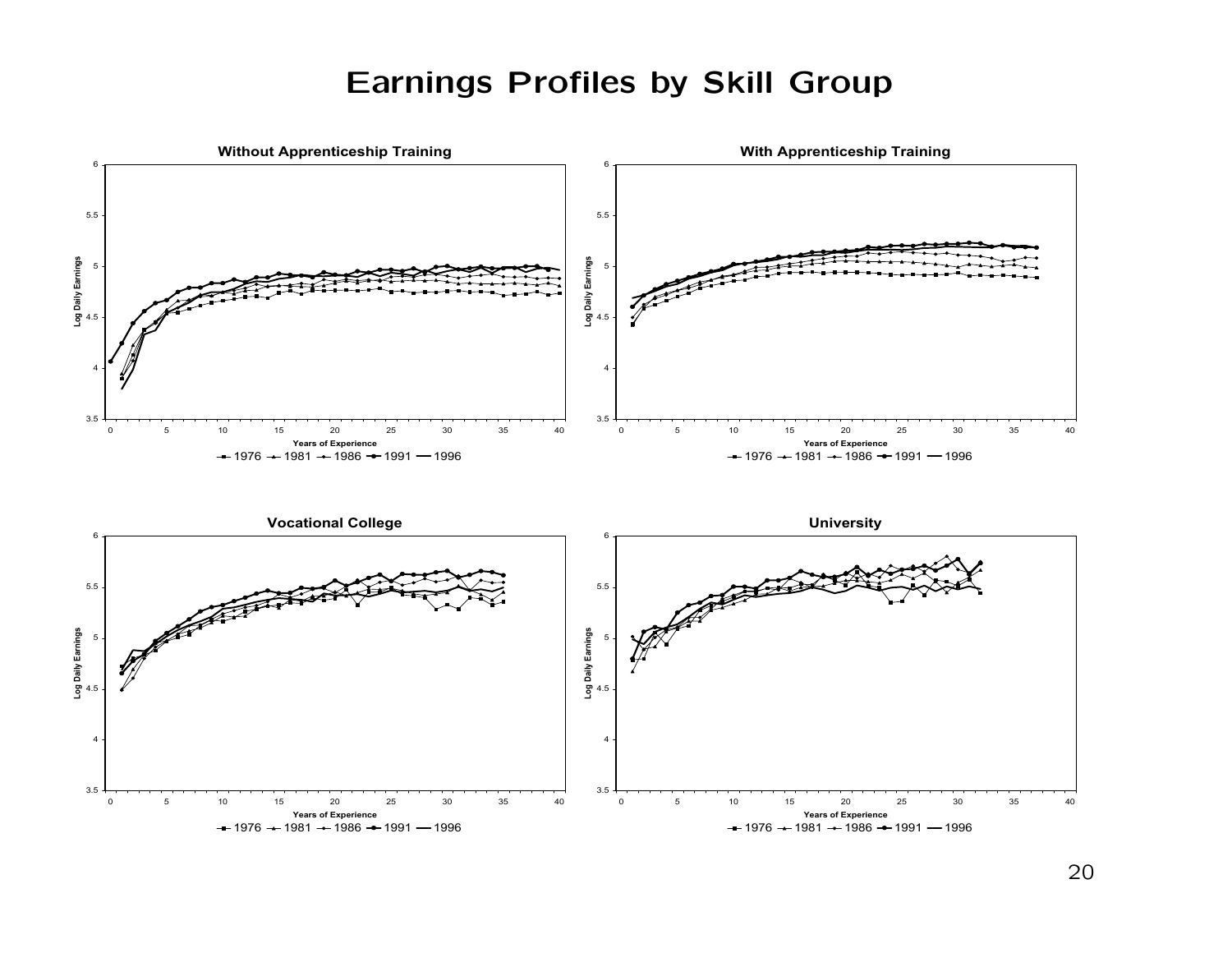#### Wages and Immigrant Labor Supply



Notes: Wage change data have been adjusted to remove year effects.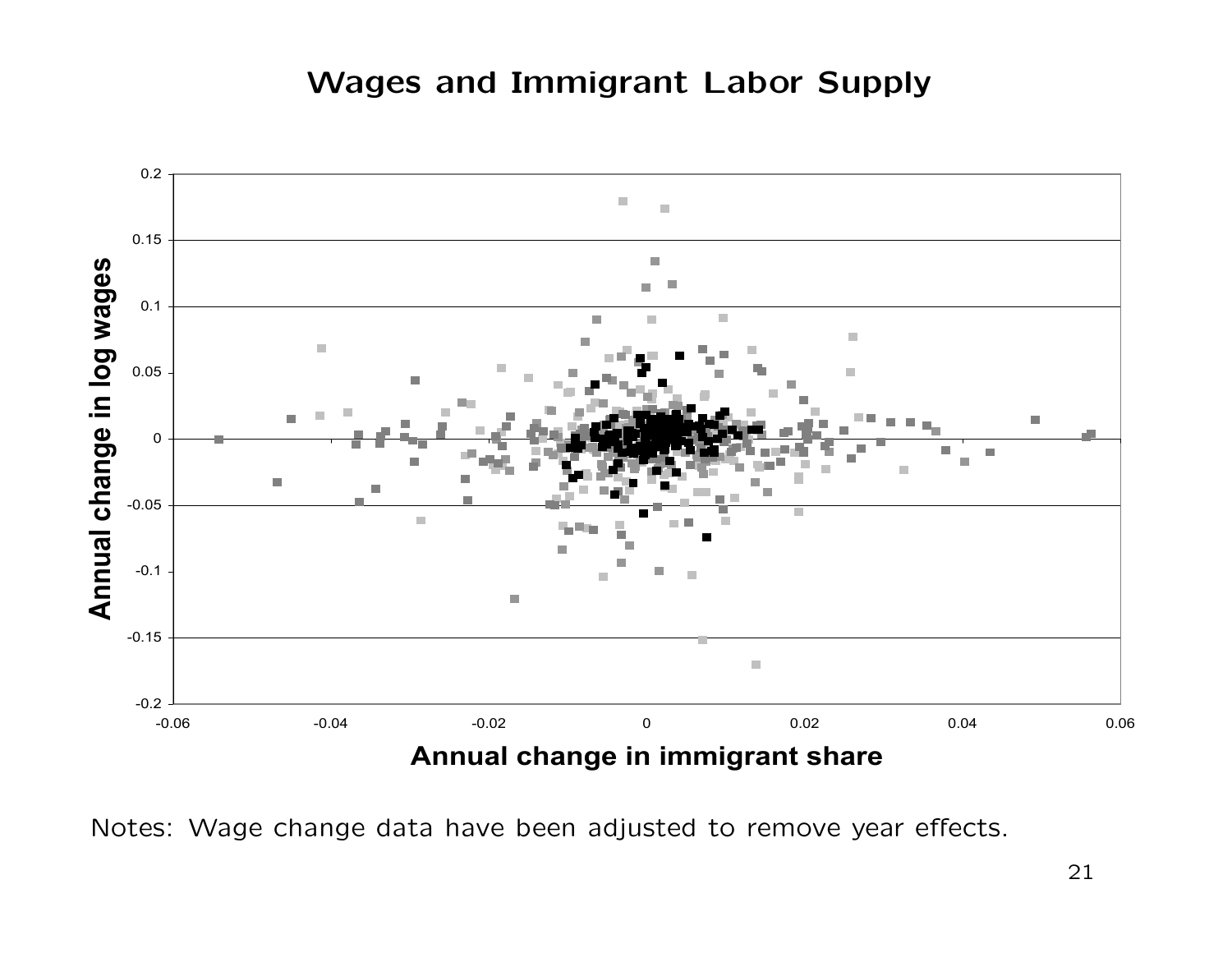# Wages and Immigrant Labor Supply Education-Experience Cells with Large Population

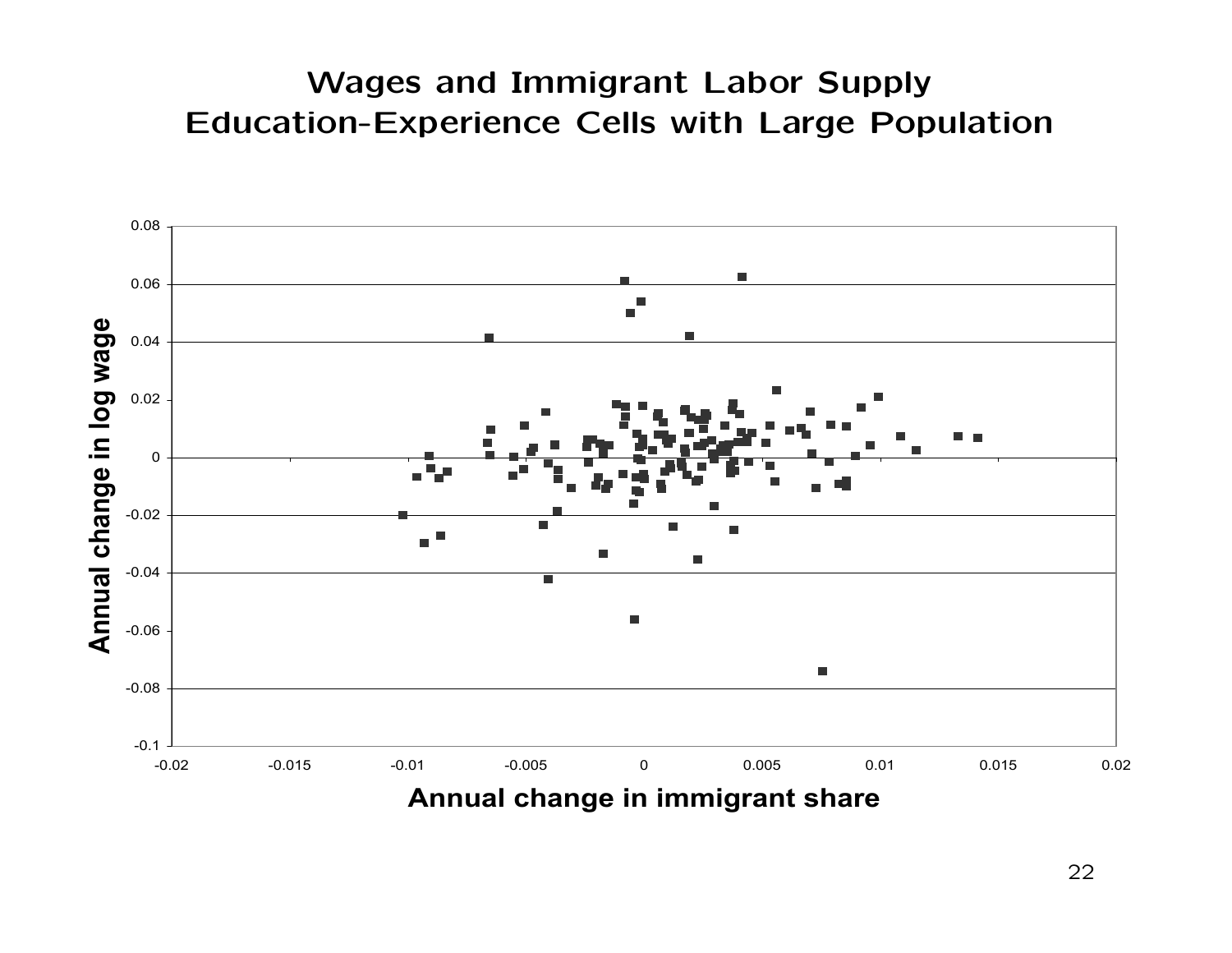#### Unemployment Rates and Immigrant Labor Supply



Notes: Unemployment change data have been adjusted to remove year effects.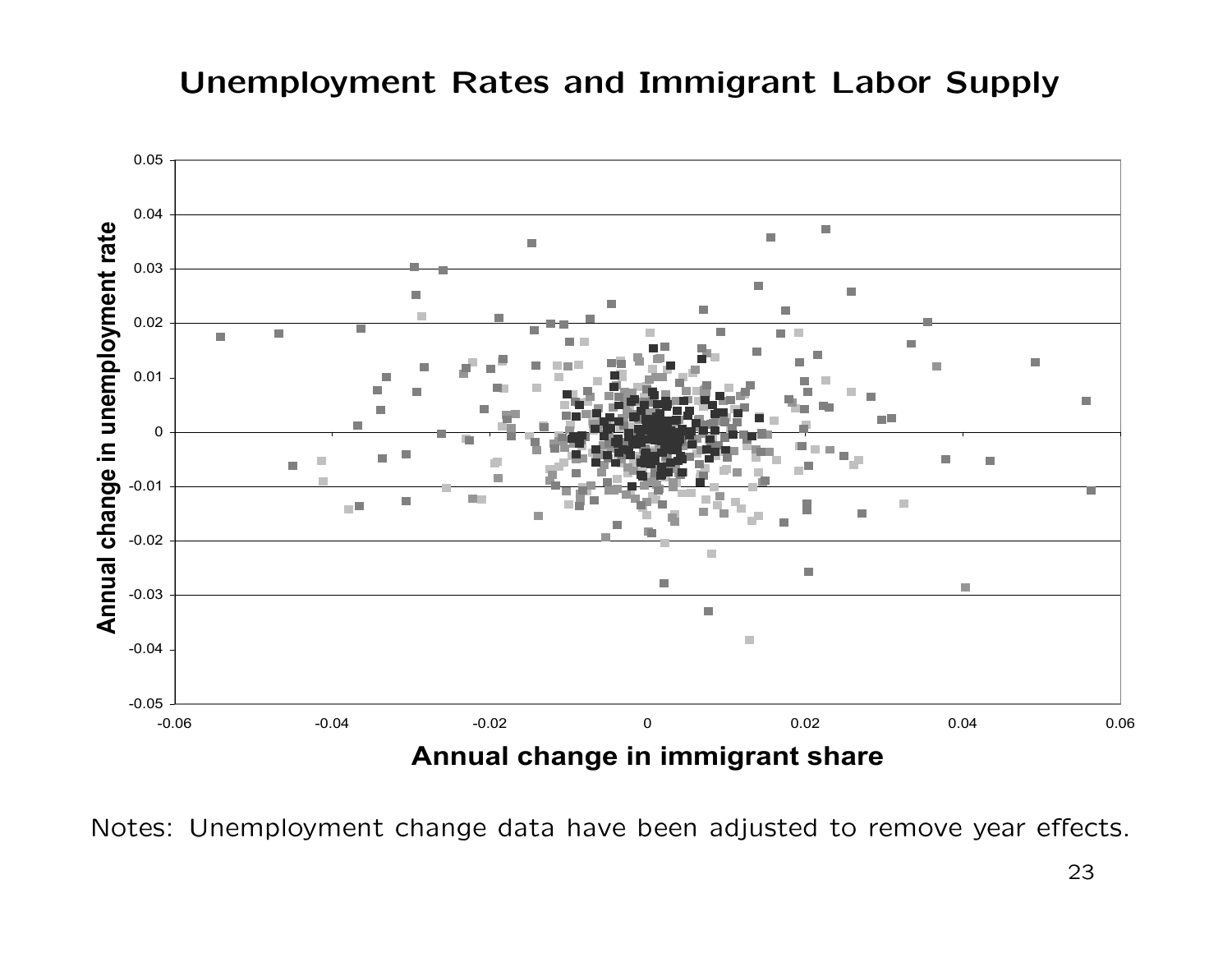# Unemployment Rates and Immigrant Labor Supply Education-Experience Cells with Large Population

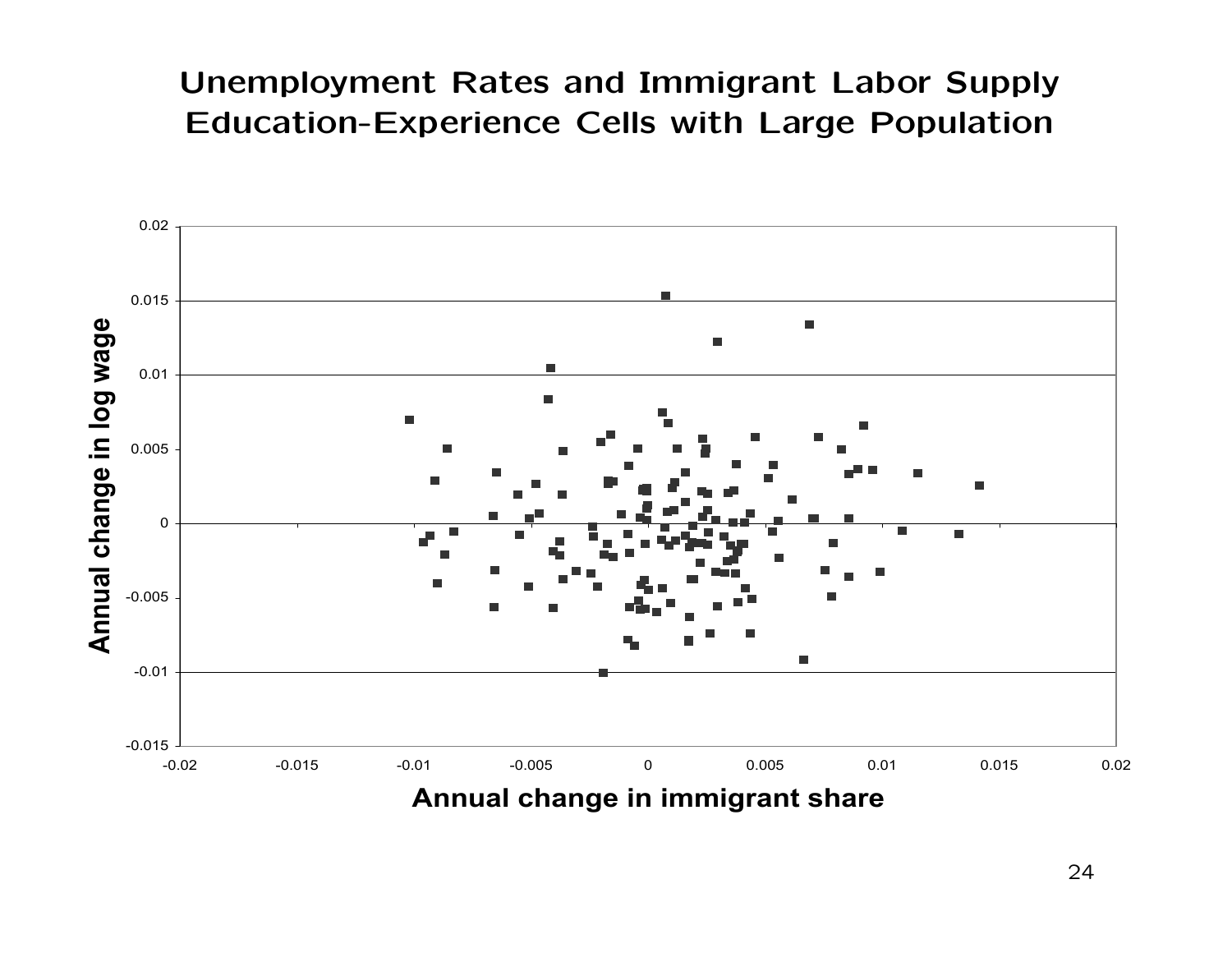#### Estimation

Empirical Model:

 $y_{ijt} = \alpha p_{ijt} + s_i + x_j + \pi_t + (s_i \times x_j) + (s_i \times \pi_t) + (x_j \times \pi_t) + \varepsilon_{ijt}$ 

- $y_{ijt}$  labor market outcome of native men who are in (i,j,t)-cell Fixed Effects:
- $s_i$  education
- $x_i$  experience
- $\pi_i$  year
- $(s_i \times x_j) \Rightarrow$  Impact of immigration on labor market outcomes identified by changes within education-experience cells over time

OLS-Estimation: • weighted by sample size used to calculate  $y_{ijt}$ 

• clustered by  $(s_i \times x_j)$ -cells to adjust for serial correlation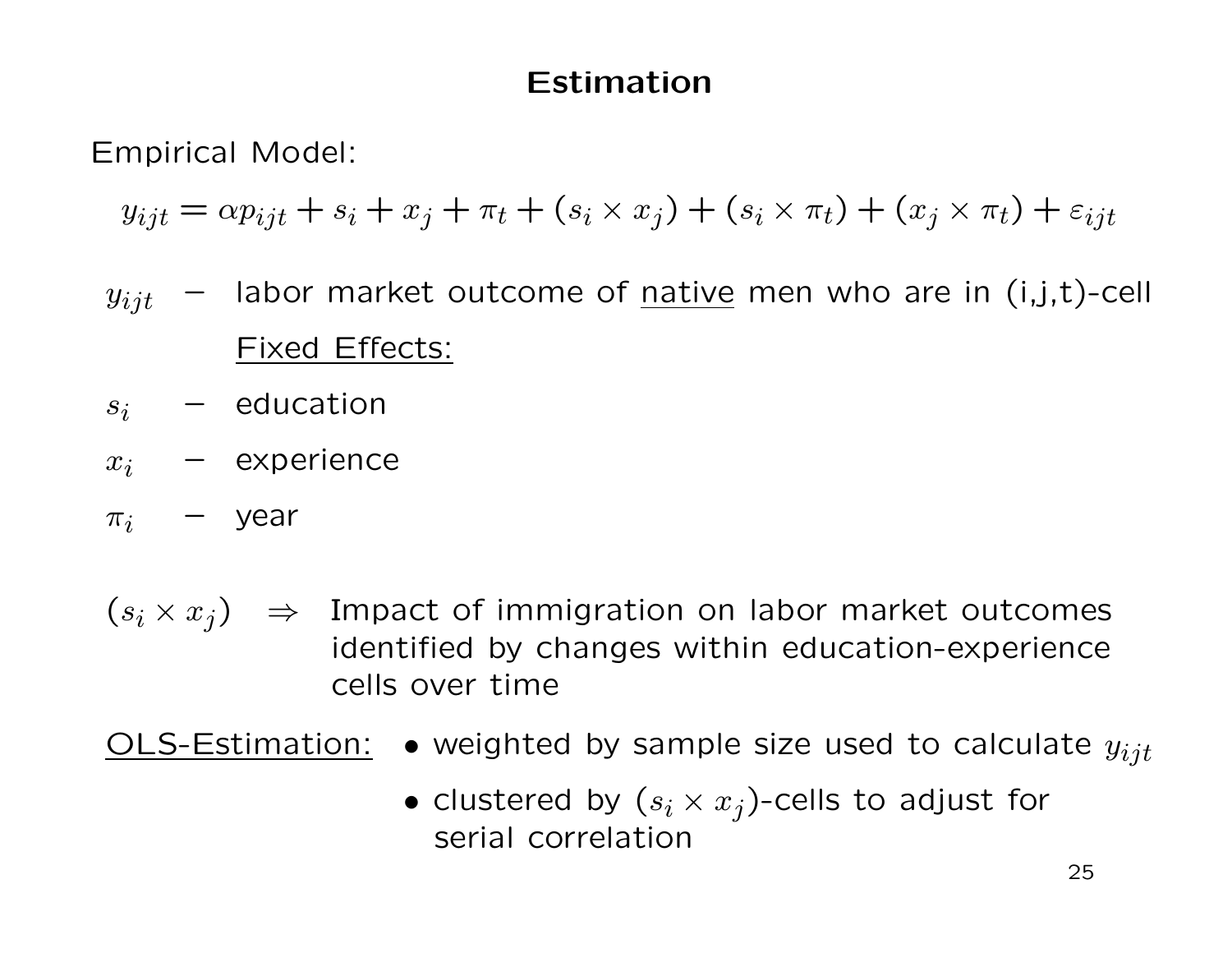#### Estimates of Immigrant Shock Adjustment Elasticities

|                        | Dependent Variable   |                         |                        |  |
|------------------------|----------------------|-------------------------|------------------------|--|
| Specification          | Log earnings         | Imputed<br>log earnings | Unemploy-<br>ment rate |  |
| <b>Basic estimates</b> | $-.023$              | $-.105**$               | $-.001$                |  |
|                        | (.032)               | (.036)                  | (.025)                 |  |
| Unweighted regression  | .049                 | $-.135**$               | .018                   |  |
|                        | (.047)               | (.050)                  | (.019)                 |  |
| Employed workers       | $-.023$              | $-.107**$               | $-.001$                |  |
| as alternative weights | (.034)               | (.041)                  | (.025)                 |  |
| Log native labor force | .040                 | $-.033$                 | $-.073**$              |  |
| as regressor           | $\left( .047\right)$ | (.079)                  | (.026)                 |  |

Notes: Standard errors are reported in parantheses and have been adjusted for clustering within skill-experience-cells. If not noted otherwise, regressions are weighted by size of the skill-experience-year cells . The regressions on wages have 664 observations, and the regression on umployment has 504 observations.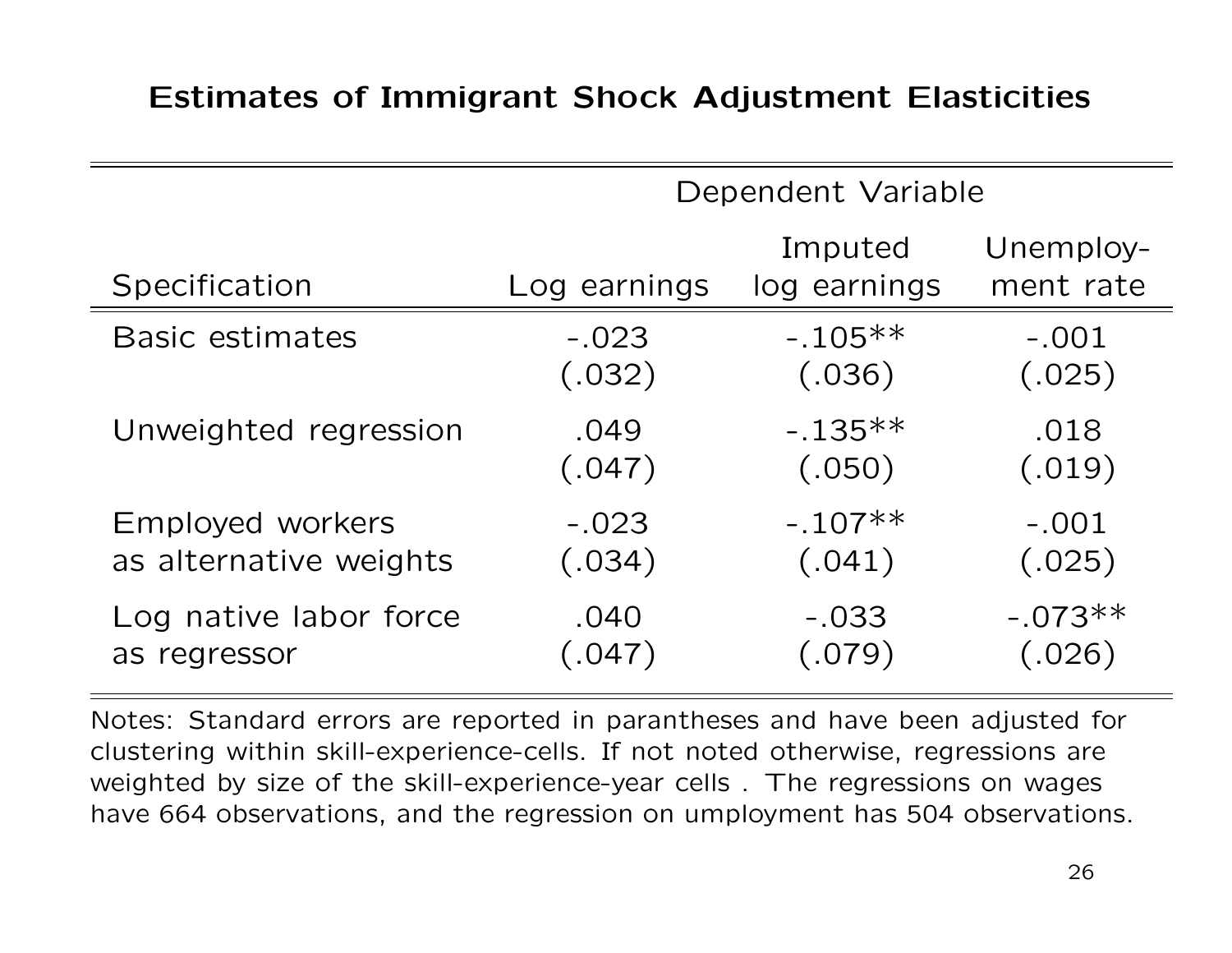# Estimates of Immigrant Shock Adjustment Elasticities One-year experience groups

|                        | Dependent Variable |                         |                        |  |
|------------------------|--------------------|-------------------------|------------------------|--|
| Specification          | Log earnings       | Imputed<br>log earnings | Unemploy-<br>ment rate |  |
| <b>Basic estimates</b> | $-0.044***$        | $-.104***$              | .005                   |  |
|                        | (.011)             | (.013)                  | (.009)                 |  |
| Unweighted regression  | $-.006$            | $-.111***$              | $.039***$              |  |
|                        | (.021)             | (.030)                  | (.014)                 |  |
| Employed workers       | $-.043***$         | $-.106***$              | .004                   |  |
| as alternative weights | (.011)             | (.014)                  | (.014)                 |  |
| Log native labor force | .034               | $-.017$                 | $-0.042***$            |  |
| as regressor           | (.188)             | (.025)                  | (.015)                 |  |

Notes: Standard errors are reported in parantheses and have been adjusted for clustering within skill-experience-cells. If not noted otherwise, regressions are weighted by size of the skill-experience-year cells. The regressions on wages have 3312 observations, and the regression on umployment has 2592 observations.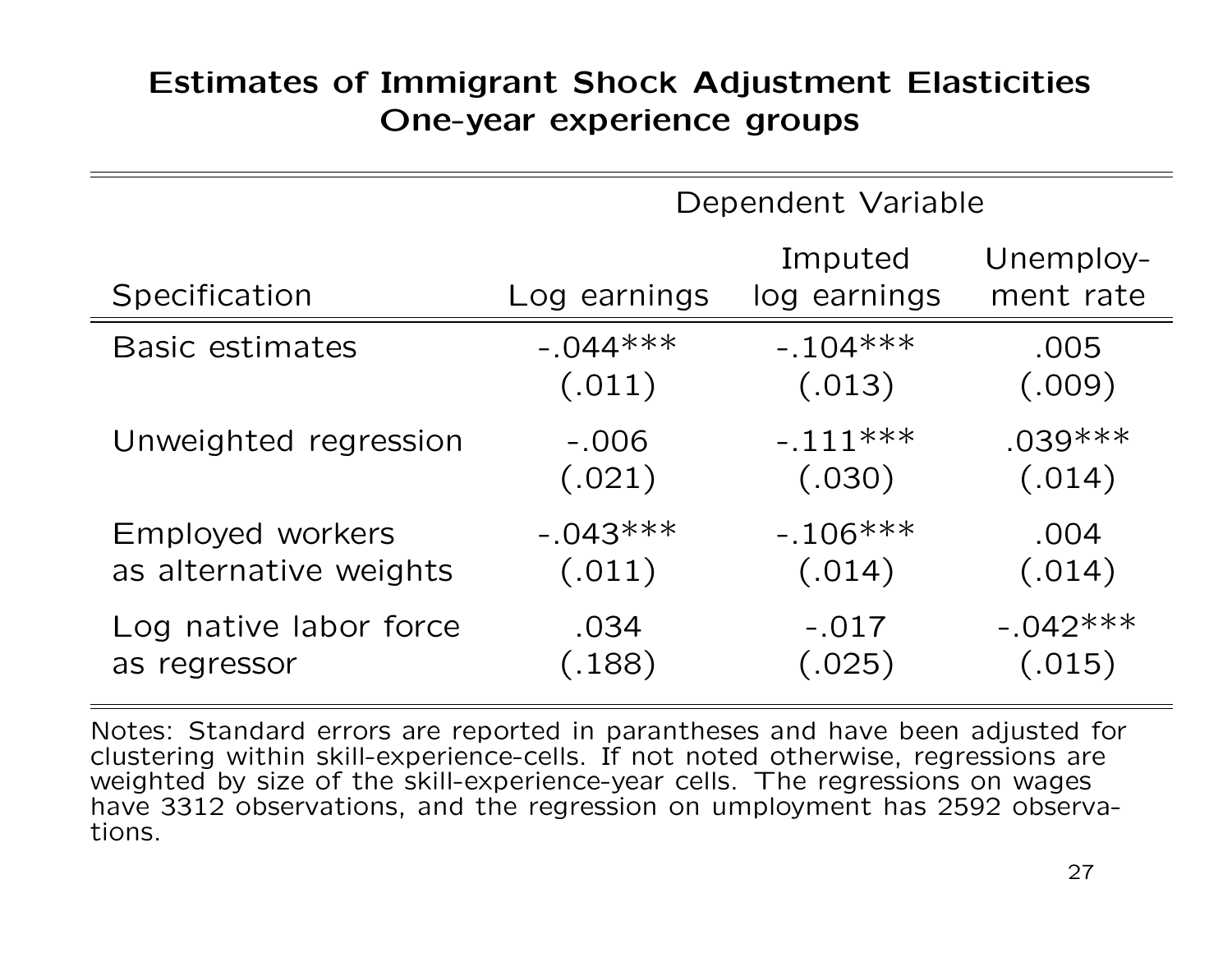#### Interpretation

$$
p_{ijt} = \frac{M_{ijt}}{N_{ijt} + M_{ijt}} = \frac{m_{ijt}}{1 + m_{ijt}} \quad \text{with} \quad m_{ijt} = \frac{M_{ijt}}{N_{ijt}}
$$

⇒ Wage Elasticity:

$$
\frac{\partial \ln w_{ijt}}{\partial m_{ijt}} = \frac{\alpha}{\left(1 + m_{ijt}\right)^2}
$$

#### Period 1975-1997

- $\Delta m$  : -.65 percent
- $\partial$  ln  $w_{ijt}$  $\overline{\partial m_{ijt}}$ :  $-.105*.987 = -.102$ 
	- $\Rightarrow$  A 10 percent negative supply shock from emigration raises natives' earnings by 1 percent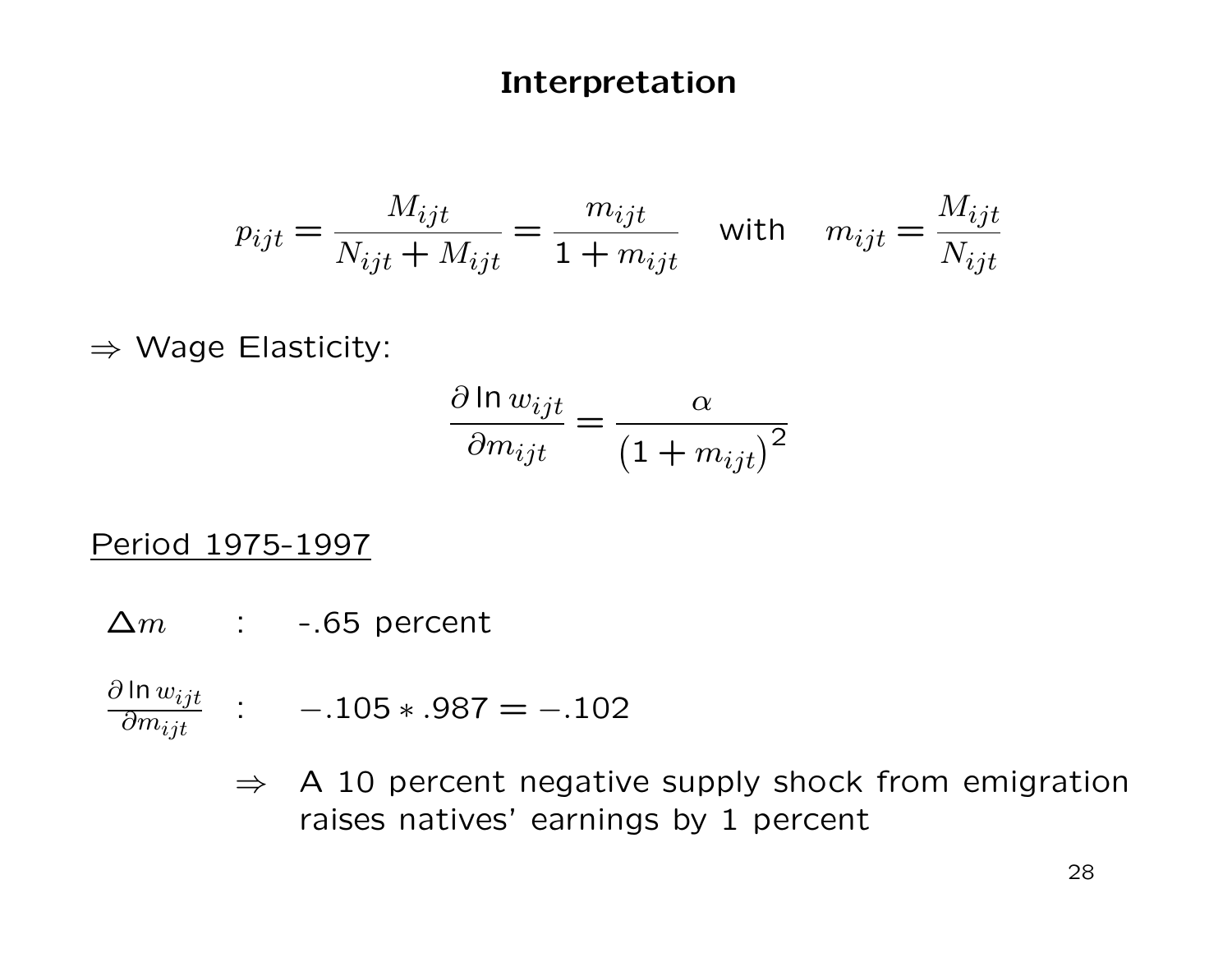# Basic Specification Estimates by Period

|           | Dependent Variable |                         |                        |  |
|-----------|--------------------|-------------------------|------------------------|--|
| Period    | Log earnings       | Imputed<br>log earnings | Unemploy-<br>ment rate |  |
| 1975-1979 | $-.184$<br>(.166)  | $-.219$<br>(.155)       |                        |  |
| 1980-1984 | $-.028$            | $-.077$                 | $-148$                 |  |
|           | (.067)             | (.084)                  | (.100)                 |  |
| 1985-1989 | $-164***$          | $-.238***$              | $-.016$                |  |
|           | (.050)             | (.052)                  | (.057)                 |  |
| 1990-1997 | .046               | $-.084$                 | $.139**$               |  |
|           | (.102)             | (.091)                  | (.061)                 |  |
| 1975-1997 | $-.023$            | $-.105**$               | $-.001$                |  |
|           | (.032)             | (.036)                  | (.025)                 |  |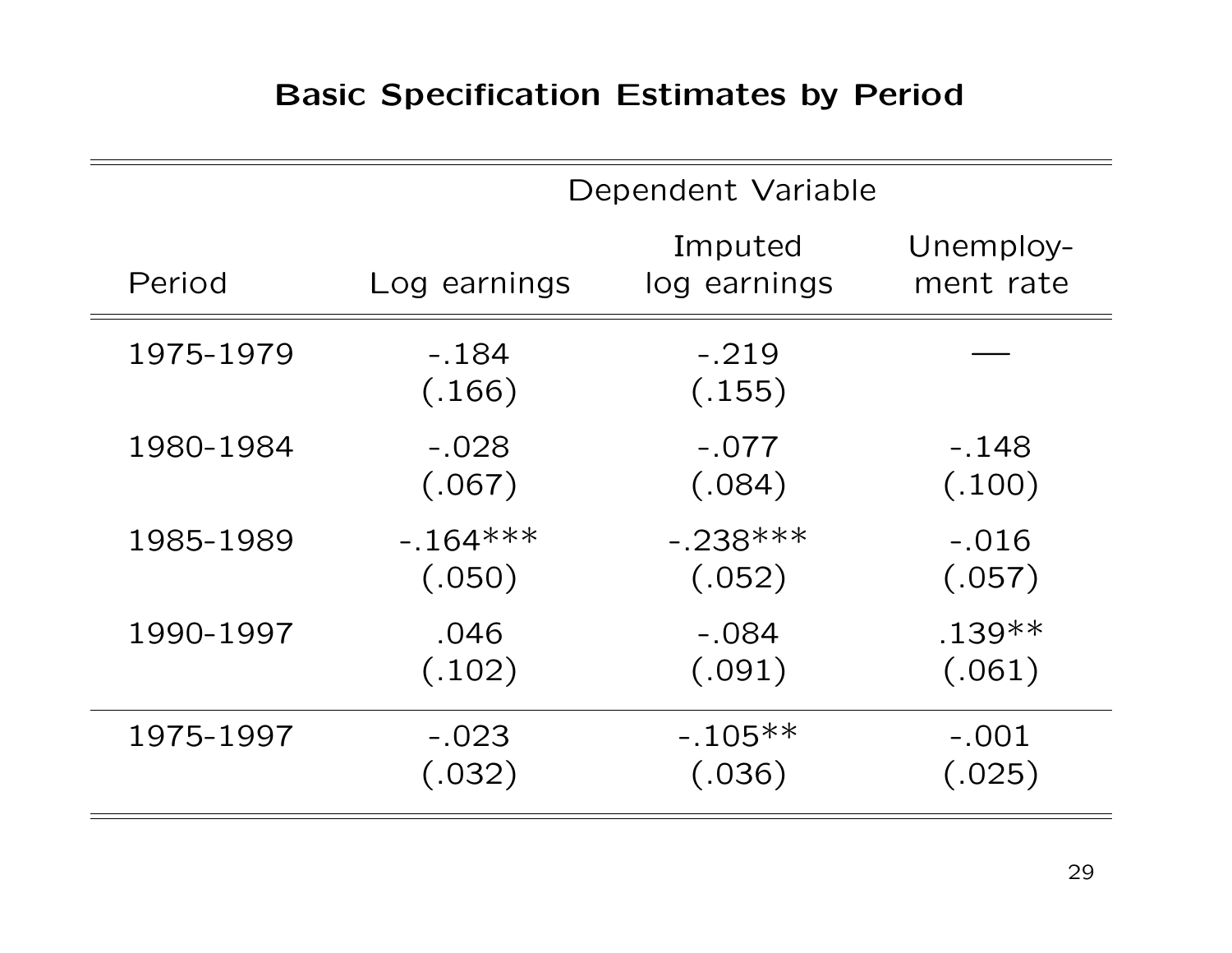# (Significant) Period Elasticities

Period 1985-1989

 $\Delta m$  : -.19 percent

$$
\frac{\partial \ln w_{ijt}}{\partial m_{ijt}}: -238*.956 = -.237
$$

A 10 percent negative supply shock from emigration raises natives' earnings by  $\sim$  2.4 percent

Period 1990-1997

 $\Delta m$  : 2.14 percent ∂ ln  $\mu_{ijt}$  $\overline{\partial m_{ijt}}$ : .139 ∗ 1.043 = .145

A 10 percent positive supply shock from immigration raises natives' unemployment rate by  $\sim$  1.5 percentage points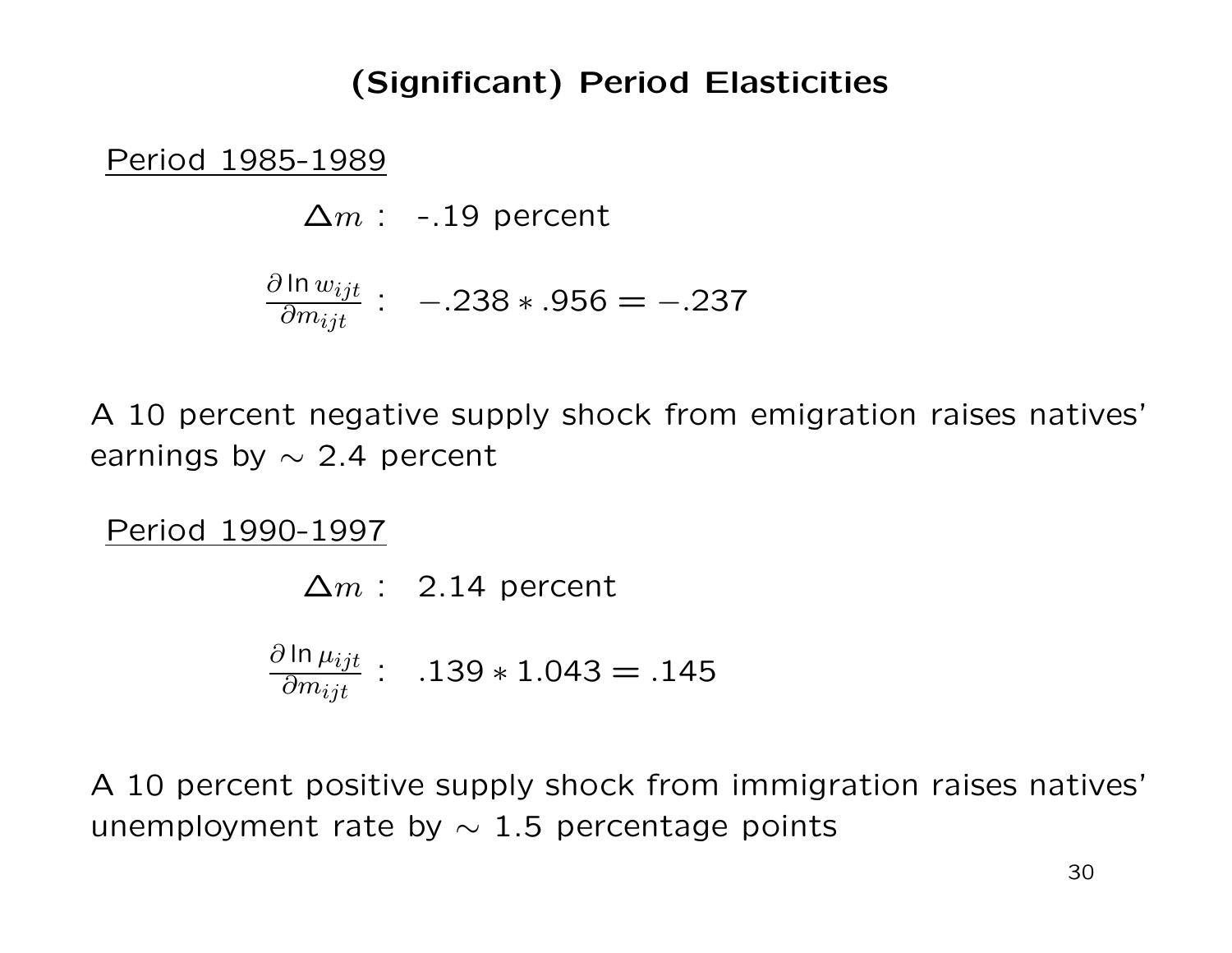# Basic Specification Estimates by Experience

|                    |                   | Years of Experience               |                                  |                                |                                |                                |
|--------------------|-------------------|-----------------------------------|----------------------------------|--------------------------------|--------------------------------|--------------------------------|
| Period             | $1 - 10$          | Imputed Log Earnings<br>$11 - 25$ | $26 - 35$                        | $1 - 10$                       | Unemployment Rate<br>$11 - 25$ | $26 - 35$                      |
| 1975-1979          | $-.349$<br>(.737) | $-.174***$<br>(.021)              | $-.471***$<br>(.092)             |                                |                                |                                |
| 1980-1984          | .150<br>(.152)    | $-.086$<br>(.059)                 | $-1.131***$ $-.790***$<br>(.279) | (.040)                         | $-.009$<br>(.091)              | $.598**$<br>(.205)             |
| 1985-1989          | $-.102$<br>(.228) | $-.116$<br>(.084)                 | .109<br>(.157)                   | $-.269***$<br>(.040)           | $-.109$<br>(.055)              | $-.045$<br>(.056)              |
| 1990-1997 1.224*** | (.215)            | $-.015$<br>(.152)                 | $-168***$                        | $.272***$<br>$(.029)$ $(.035)$ | .125<br>(.085)                 | $.063***$<br>(.011)            |
| 1975-1997          | .165<br>(.206)    | $-.104***$<br>(.024)              | $-124***$<br>(.017)              | $-.170*$<br>(.072)             | $-.047$                        | $.097***$<br>$(.031)$ $(.015)$ |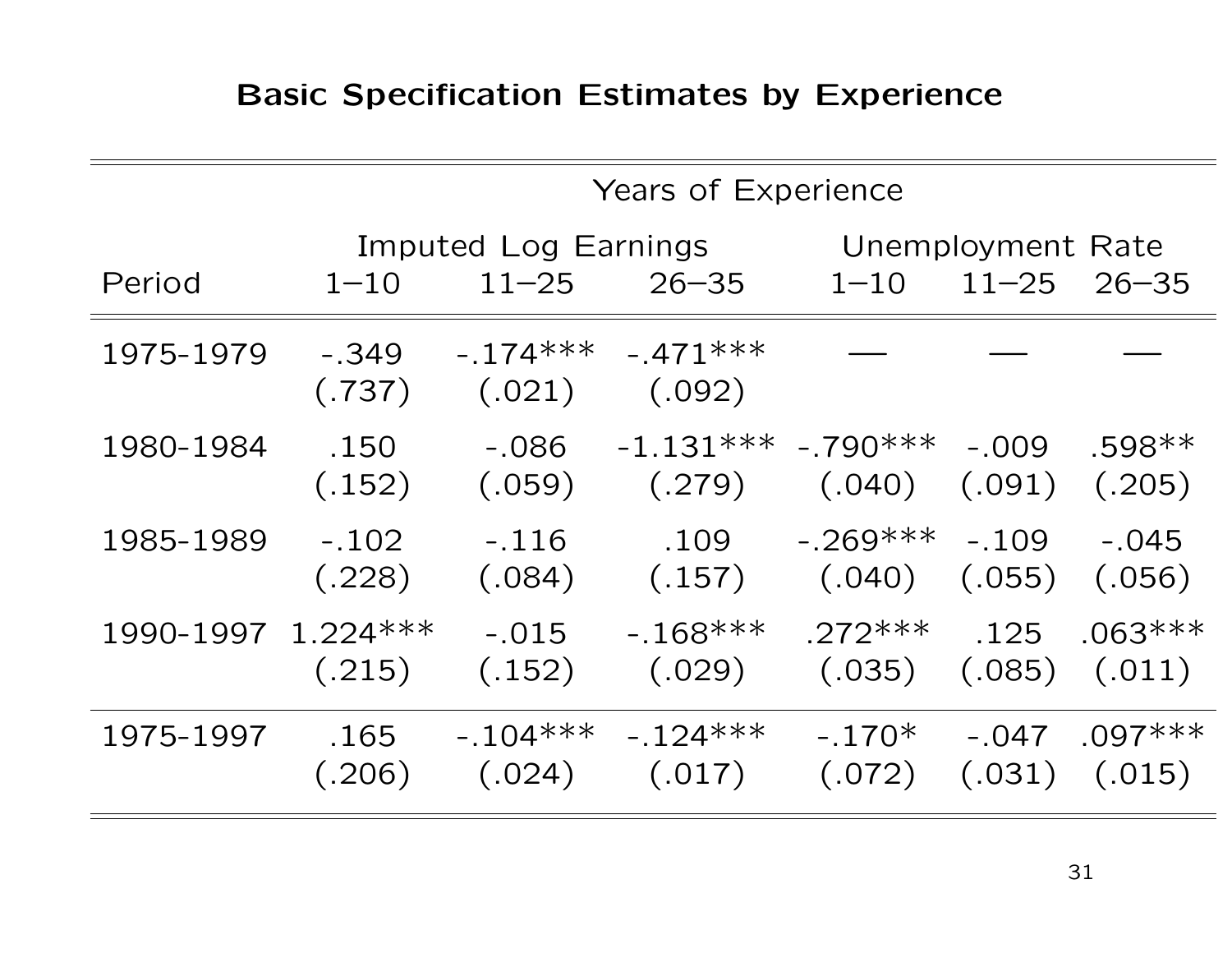# Estimates by Education Group

|           |                                 | Imputed log earnings |                                                                               | Unemployment rate |
|-----------|---------------------------------|----------------------|-------------------------------------------------------------------------------|-------------------|
|           | Low                             | High                 | Low                                                                           | High              |
|           | Education                       | Education            | Education                                                                     | Education         |
| 1975-1979 | $-.213$<br>(.199)               | $-.681$<br>(.491)    |                                                                               |                   |
| 1980-1984 | $-.087$                         | $-.165$              | $-.174$                                                                       | $.296**$          |
|           | (.271)                          | (.171)               | (.142)                                                                        | (.122)            |
| 1985-1989 | $-.249***$                      | .043                 | $-.021$                                                                       | .063              |
|           | (.071)                          | (.374)               | (.077)                                                                        | (.130)            |
| 1990-1997 | $-.065$                         | .283                 | .115                                                                          | $-.163$           |
|           | (.119)                          | (.268)               | (.077)                                                                        | (.113)            |
| 1975-1997 | $-.076$                         | .009                 | $-.012$                                                                       | .033              |
|           | (.051)                          | (.141)               | (.032)                                                                        | (.077)            |
| Notes:    | Low edcuation<br>High education |                      | with and without apprenticeship training<br>vocational college and university |                   |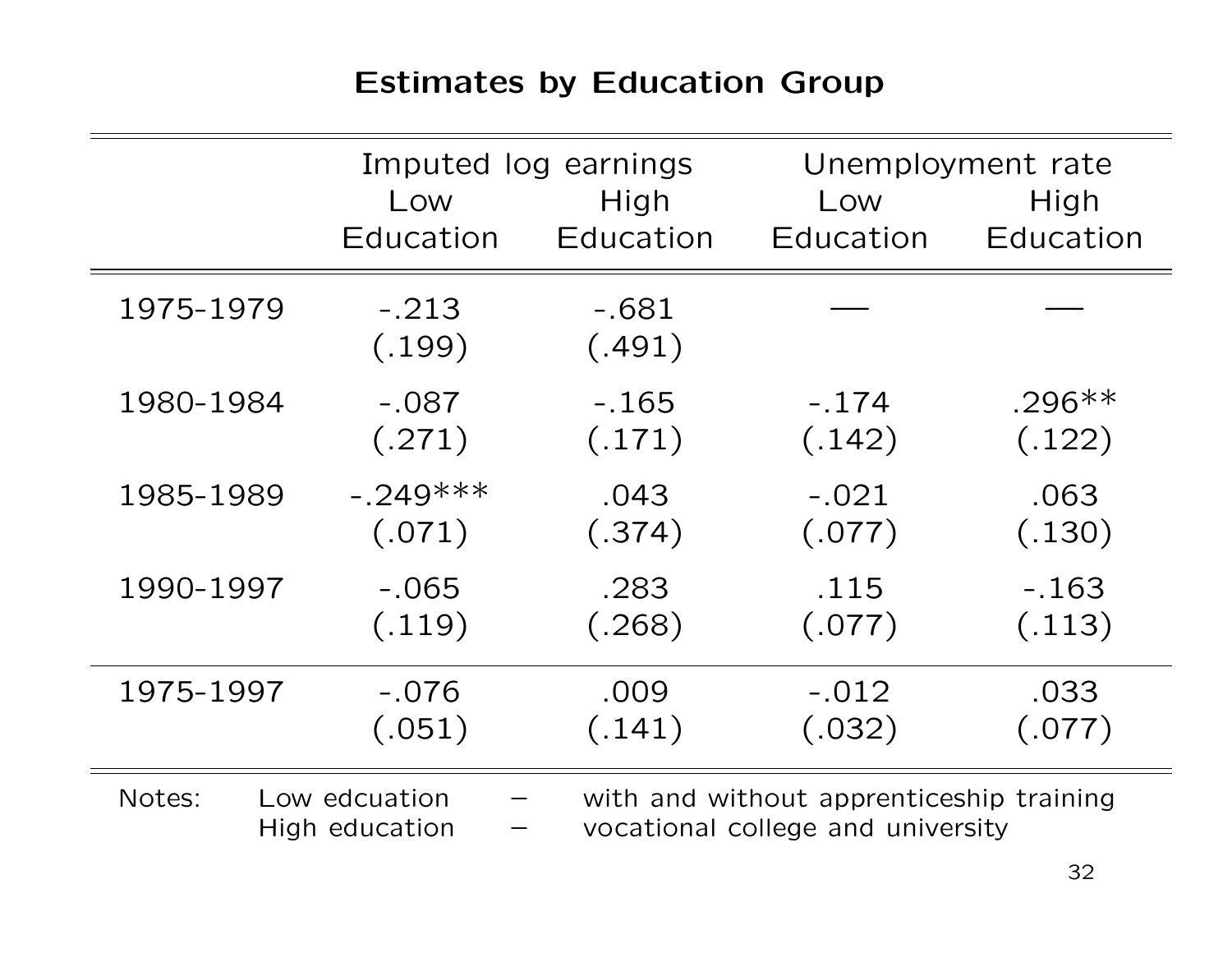# Estimates by Earnings Quantiles

|           |            | Quantile of imputed log earnings |            |            |            |
|-----------|------------|----------------------------------|------------|------------|------------|
| Period    | 10         | 25                               | 50         | 75         | 90         |
| 1975-1979 | -.266      | $-.177$                          | $-.215*$   | $-.311**$  | $-.031$    |
|           | (.233)     | (.162)                           | (.121)     | (.131)     | (.149)     |
| 1980-1984 | $-.040$    | .069                             | $-.039$    | $-.248$    | $-.264$    |
|           | (.146)     | (.084)                           | (.102)     | (.179)     | (.272)     |
| 1985-1989 | $-.216$    | $-.074$                          | $-.323***$ | $-.333***$ | $-.310***$ |
|           | (.130)     | (.070)                           | (.035)     | (.108)     | (.102)     |
| 1990-1997 | $-.102$    | $-.002$                          | $-.127$    | $-.109$    | $-.250**$  |
|           | (.173)     | (.148)                           | (.123)     | (.086)     | (.096)     |
| 1975-1997 | $-.130***$ | $-.065**$                        | $-.129**$  | $-.172**$  | $-.109$    |
|           | (.036)     | (.028)                           | (.047)     | (.080)     | (.080)     |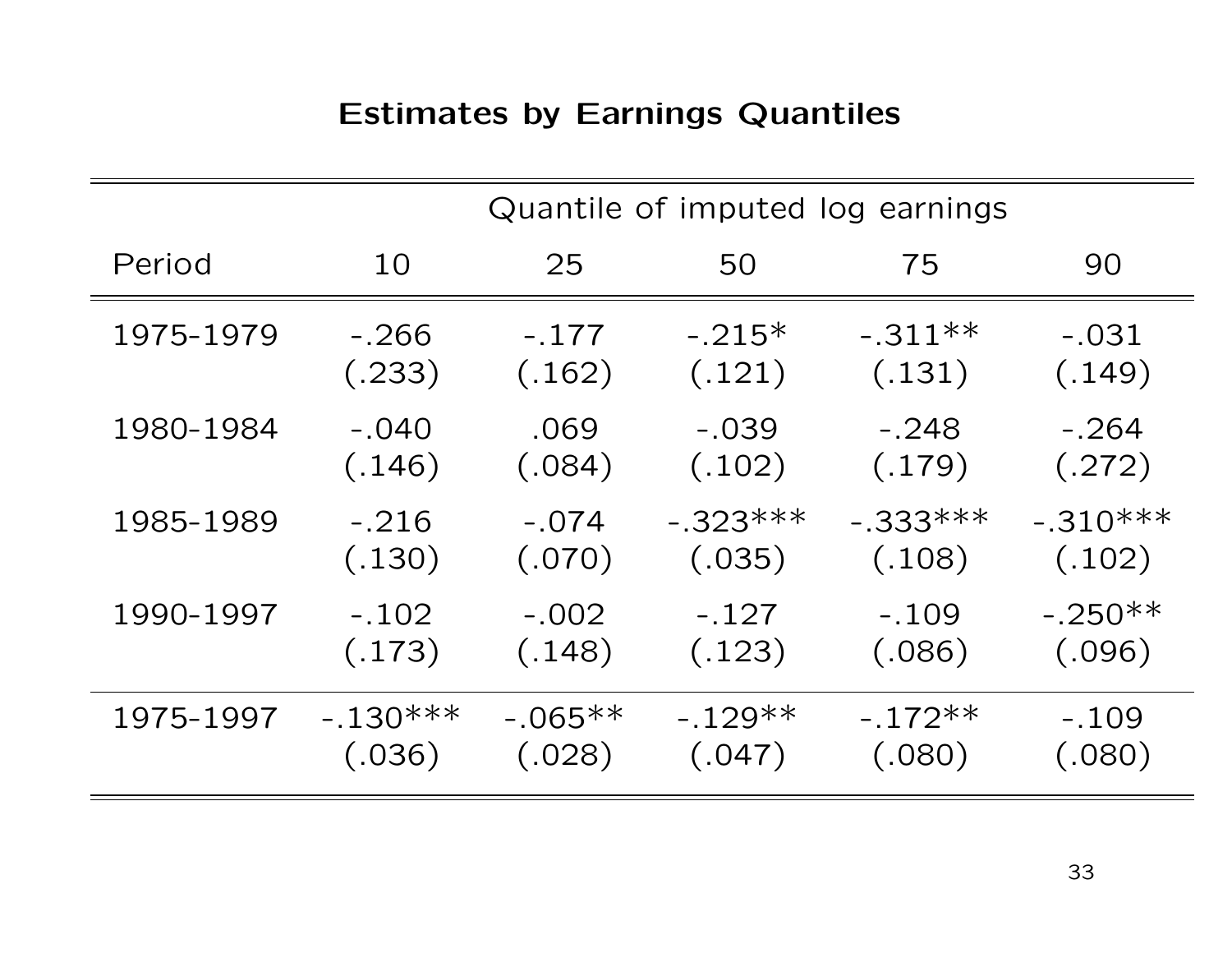#### Alternative Skill Measures

|           | Quantiles of             | <b>Employment Position</b> |                                   |  |
|-----------|--------------------------|----------------------------|-----------------------------------|--|
|           | <b>Wage Distribution</b> |                            | Exp. $-35$ years Exp. 11-35 years |  |
| 1975-1979 | $.650***$                | .109                       | .345                              |  |
|           | (.210)                   | (.324)                     | (.206)                            |  |
| 1980-1984 | $.597**$                 | .143                       | .124                              |  |
|           | (.295)                   | (.549)                     | (.571)                            |  |
| 1985-1989 | $-.176$                  | .358                       | .275                              |  |
|           | (.495)                   | (.451)                     | (.525)                            |  |
| 1990-1997 | .158                     | $-.149$                    | $-.141$                           |  |
|           | (.272)                   | (.202)                     | (.189)                            |  |
| 1975-1997 | .284                     | .201                       | .032                              |  |
|           | (.202)                   | (.110)                     | (.089)                            |  |

Notes: Employment position distinguishes blue-collar workers, qualified blue-collar workers, and white-collar workers.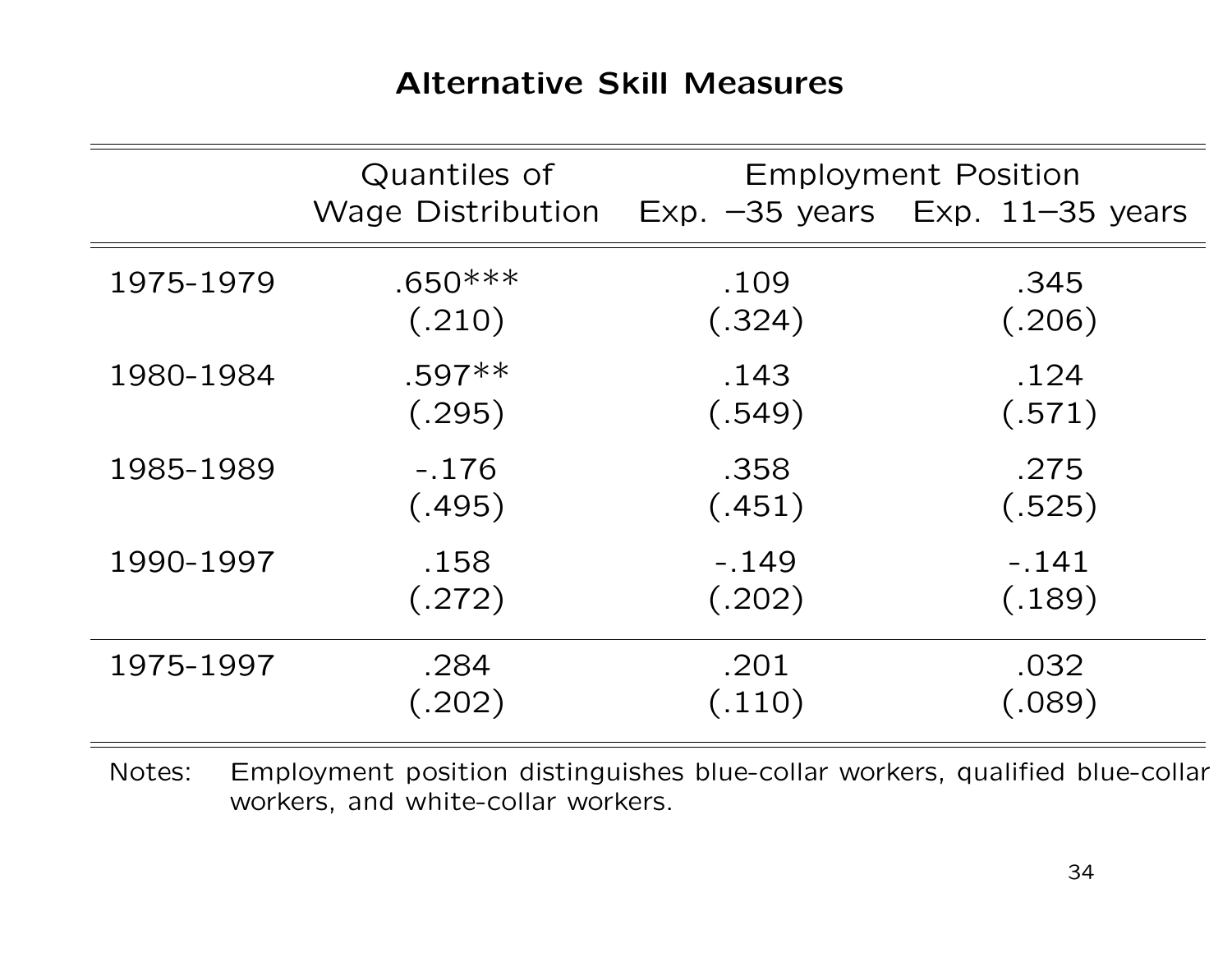# The Impact of Migrants on Migrants

|                        | Dependent Variable |                         |                        |  |
|------------------------|--------------------|-------------------------|------------------------|--|
| Specification          | Log earnings       | Imputed<br>log earnings | Unemploy-<br>ment rate |  |
| <b>Basic estimates</b> | .052               | .021                    | $-.016$                |  |
|                        | (.050)             | (.060)                  | (.037)                 |  |
| Unweighted regression  | .094               | .027                    | .020                   |  |
|                        | (.075)             | (.097)                  | (.049)                 |  |
| Employed workers       | .057               | .026                    | $-.016$                |  |
| as alternative weights | (.051)             | (.061)                  | (.038)                 |  |
| Log native labor force | $.130**$           | .105                    | $-.067$                |  |
| as regressor           | (.059)             | (.070)                  | (.047)                 |  |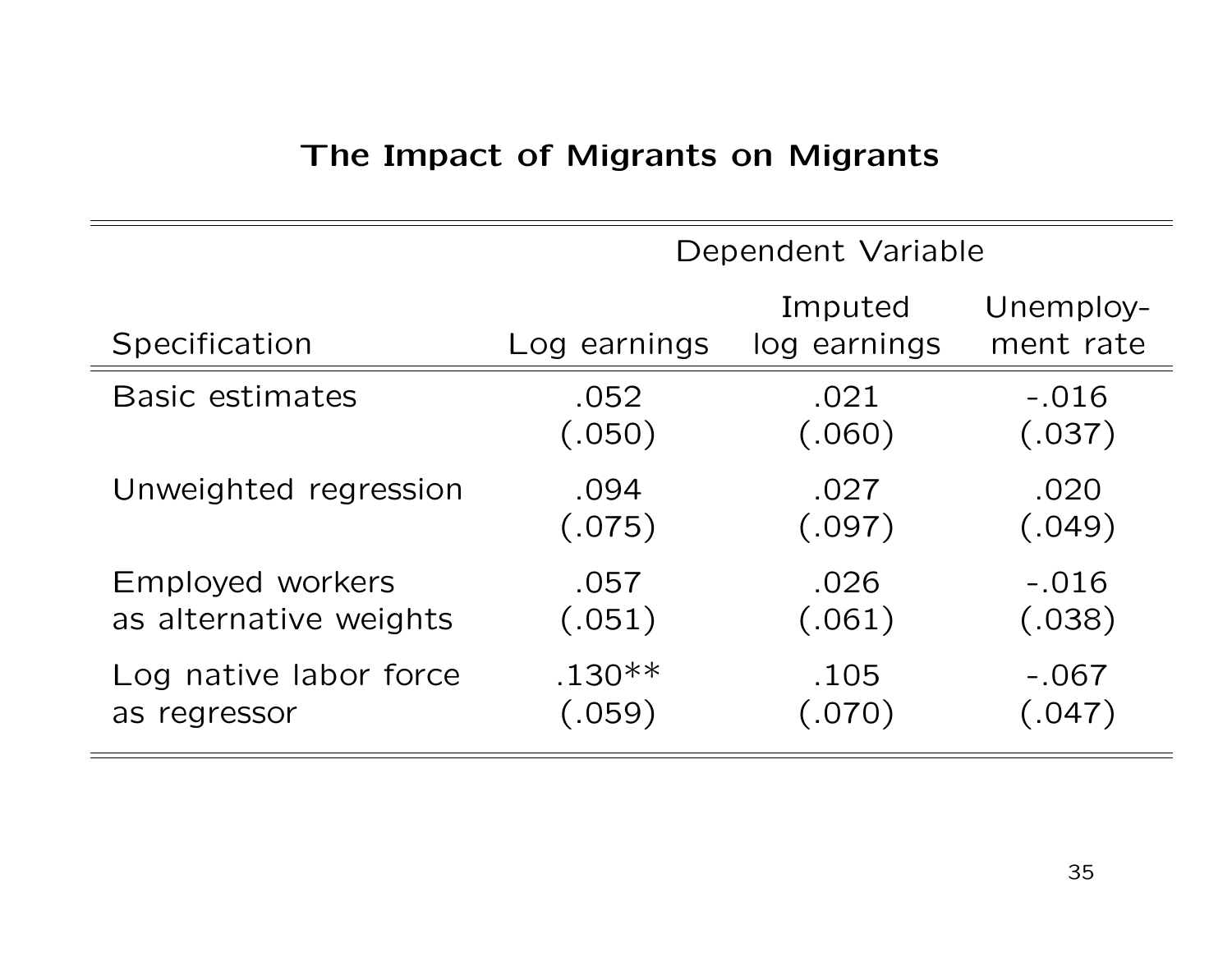# Conclusions

- weak evidence for adverse impact of migrant supply shock on labor market opportunities for natives
- largest significant effects  $\Rightarrow$  A 10 percent increase of immigrant share in workforce generates
	- 2 percent decline in native wages
	- 1 percentage point increase of native unemployment rate (effect of large post-unification immigration shock?)
- along the skill-time dimension effects mostly insignificant
- stronger evidence for differential effects along the experience (or age) dimension
- no distinct distributional effects

 $\Rightarrow$  Is the labor demand curve really downward sloping?